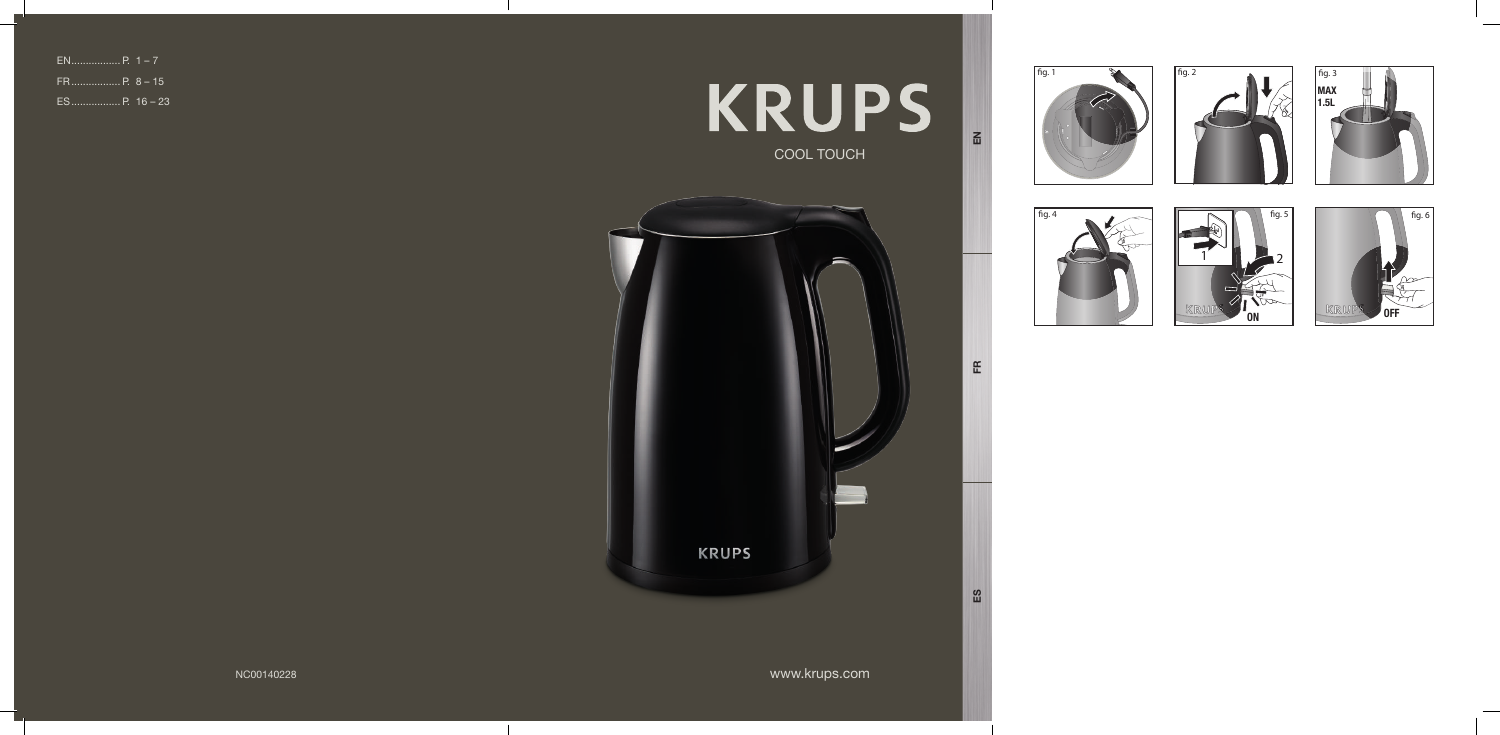### IMPORTANT SAFEGUARDS

#### When using electrical appliances, basic safety precautions should always be followed to reduce the risk of fire, electric shock, and/or injury to persons including the following:

- Read all instructions.
- Do not touch hot surfaces. Use handles or knobs.
- $\blacksquare$  To protect against fire, electric shock and injury to persons, do not immerse cord, plugs or machine in water or other liquid.
- **Close supervision is necessary when any appliance is used by or near children.**
- Unplug from outlet when not in use and before cleaning. Allow to cool before putting on or taking off parts, and before cleaning the appliance.
- Do not operate any appliance with a damaged cord or plug or after the appliance malfunctions, or has been damaged in any manner. Return appliance to the nearest authorized service facility for examination, repair or adjustment.
- The use of accessory attachments not recommended by the appliance manufacturer may result in fire, electric shock or injury to persons.
- Your appliance is designed for domestic use only.
- Do not use outdoors.
- Do not let cord hang over edge of table or counter, or touch hot surfaces.
- Do not place on or near a hot gas or electric burner, or in a heated oven.
- Always attach plug to appliance first, then plug cord into the wall outlet. To disconnect, turn any control to the "off" position, then remove plug from wall outlet.
- Do not use appliance for other than intended use.
- Only use the kettle to heat water. Never heat other liquids in the kettle.

## SAVE THESE INSTRUCTIONS

- Your kettle should only be used with its lid locked and its base.
- $\blacksquare$  Never touch the lid when the water is boiling.
- $\blacksquare$  Never open the lid when the water is boiling.
- Scalding may occur if the lid is removed.

## CAUTION

- **This machine is intended for household use only. Any servicing other than** cleaning and user maintenance should be performed by the nearest authorized KRUPS Service Center. Visit our website at www.krupsusa.com in the USA or www.krups.ca in Canada or contact your respective country's Consumer Service department for the service center nearest to you. To reduce the risk of fire or electric shock, do not attempt to disassemble the machine.
- Repair should be done at an authorized KRUPS Service Center only.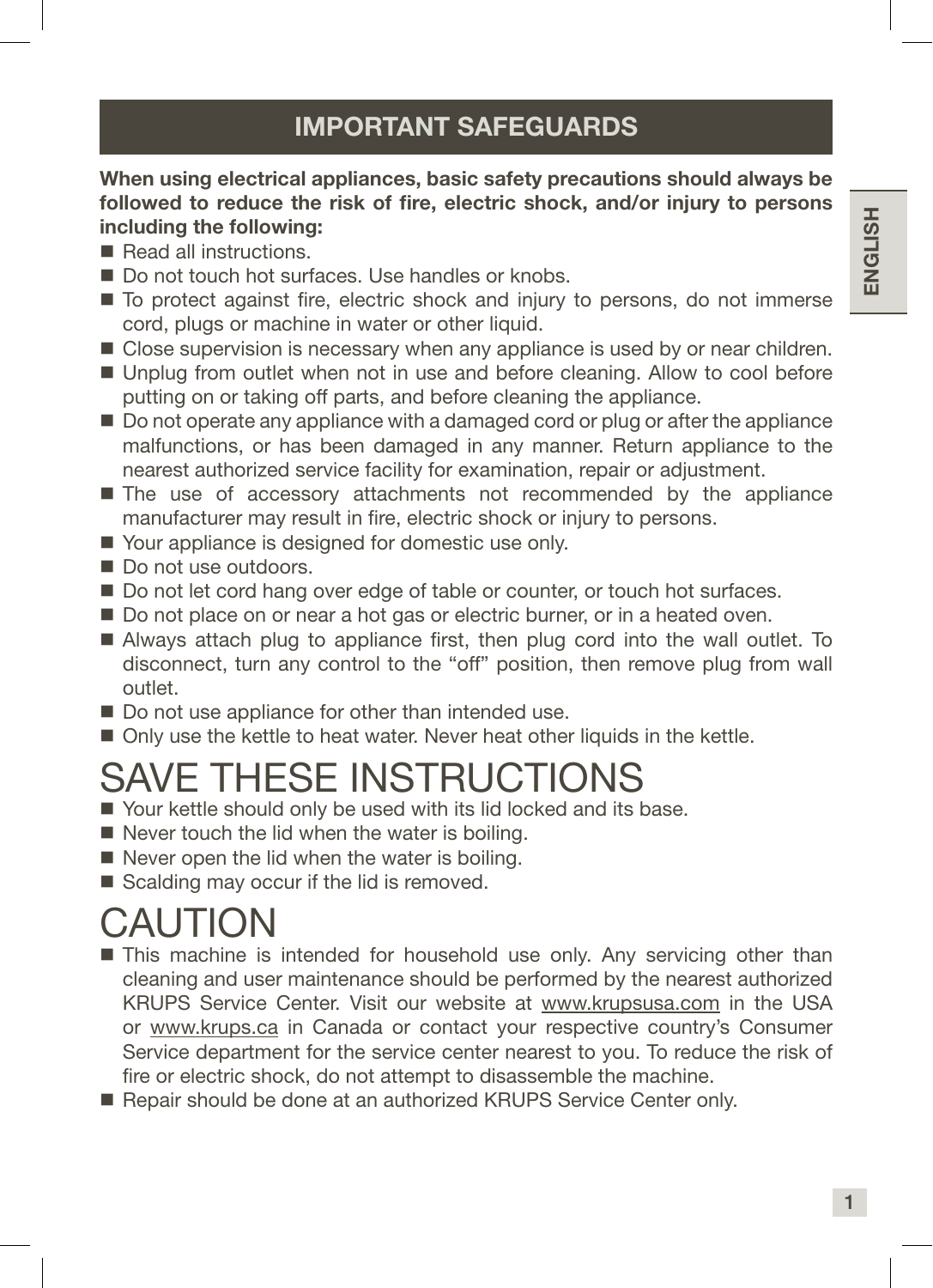## SHORT CORD INSTRUCTIONS

- A A short power cord or a detachable power cord is provided to reduce the risk of becoming entangled in or tripping over a longer cord accidentally.
- **B** Longer detachable power cords or extension cords are available and may be used if care is exercised in their use.
- C If a long detachable power cord or an extension cord is used:
	- the marked electrical rating of the detachable power cord or extension cord should be at least as great as the electrical rating of the appliance.
	- 2 If the appliance is of the grounded type, the extension cord should be a grounding type 3-wire cord.
	- 3 the longer cord should be arranged so that it will not drape over the counter where it can be pulled on by children or tripped over accidentally. The appliance may have a polarized plug (one blade is wider than the other). To reduce the risk of electric shock, this plug is intended to fit into a polarized outlet only one way. If the plug does not fit fully into the outlet, reverse the plug. If it still does not fit, contact a qualified electrician. Do not attempt to modify the plug in anyway.

### ADDITIONAL SAFETY INSTRUCTIONS

- Children should be supervised to ensure that they do not play with the appliance.
- Your appliance is designed for residential use only.
- $\blacksquare$  It is not intended to be used in the following applications, and the quarantee will not apply for: staff kitchen areas in shops, offices and other working environments; farm houses; by clients in hotels, motels and other residential type environments; bed and breakfast type environments.
- This appliance is not intended for use by persons (including children) with reduced physical, sensory or mental capabilities, or lack of experience and knowledge, unless they have been given supervision or instruction concerning use of the appliance by a person responsible for their safety.
- Only plug the kettle into a grounded power outlet. Check that the voltage on the rating plate of the appliance corresponds to that of your electrical installation.
- $\blacksquare$  Keep the kettle and its power cord away from any source of heat, from any wet or slippery surface and away from sharp corners.
- Never use the appliance in a bathroom or close to a water source.
- $\blacksquare$  Never use the kettle when your hands or feet are wet.
- **Place the kettle and its power cord well to the back of the work surface.**
- Always unplug the power cord immediately if you observe any anomaly during operation.
- Never pull on the power cord to remove it from the wall outlet.
- Always remain vigilant when the appliance is on, and in particular be careful of the steam coming out of the spout which is very hot.
- Never leave your hand or the power cord on the hot parts of the appliance.
- Never leave the kettle connected to its base during filling, pouring, cleaning or moving.
- $\blacksquare$  Never move the kettle when it is in operation.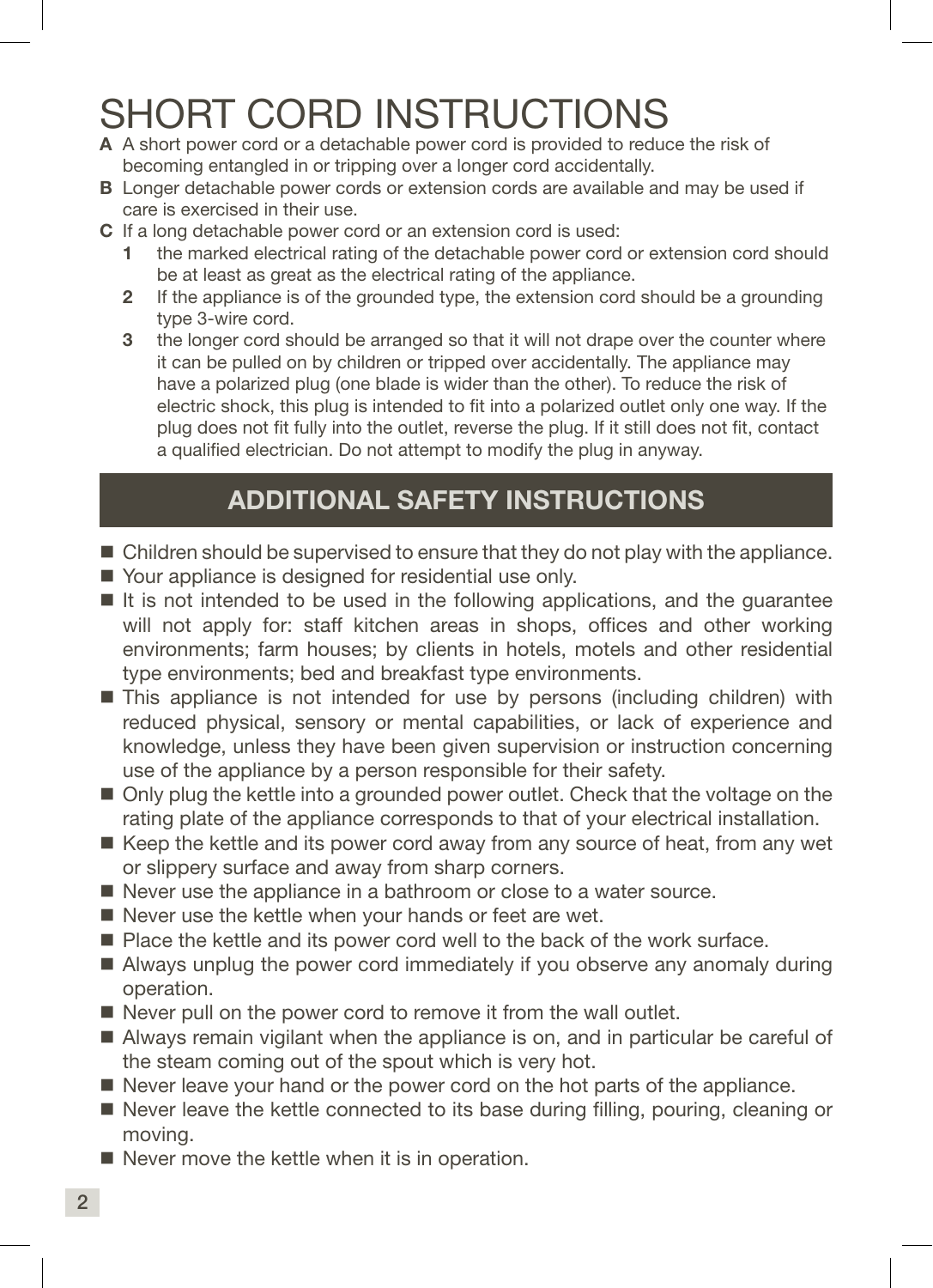- Protect the appliance from dampness and freezing conditions.
- The warranty covers manufacturing defects and residential use only. Any breakage or damage resulting from a failure to comply with these instructions is not covered by the warranty.
- Any supply connection error will void the warranty.
- The warranty does not cover kettles that fail to operate or operate badly due to a failure to perform descaling operations.
- Never use scouring pads for cleaning purposes.
- All appliances are subject to strict quality control procedures. These include actual usage tests on randomly selected appliances, which would explain any traces of use.
- Children should be supervised to ensure that they do not play with the appliance.
- Keep the appliance out of reach of children.
- Children should be supervised to ensure that they do not play with the appliance.
- Never heat the kettle when it is empty.
- $\blacksquare$  Never fill the kettle past the maximum water level mark, nor below the minimum water level mark. If the kettle is too full, some water may spill out.
- KRUPS reserves the right to modify the characteristics or components at any time in the interests of the consumer.



CAUTION: the safety precautions are part of the appliance. Read them carefully before using your new appliance for the first time. Keep them in a place where you can find and refer to them later on.

### BEFORE FIRST USE

- Remove all of the various packaging, stickers or accessories from both the inside and outside of the kettle.
- Adjust the length of the cord by winding it under the base. Wedge the cord into the notch. (fig. 1)
- Throw away the water from the first two/three uses as it may contain dust. Rinse the kettle.

### USE

#### 1. TO OPEN THE LID.

- Press on the unlocking button. (fig. 2) When you press on the unlocking button, the lid will open automatically.
- The kettle will heat when lid is open. It will not turn off. If the lid is lost or broken, please contact your after-sales service center.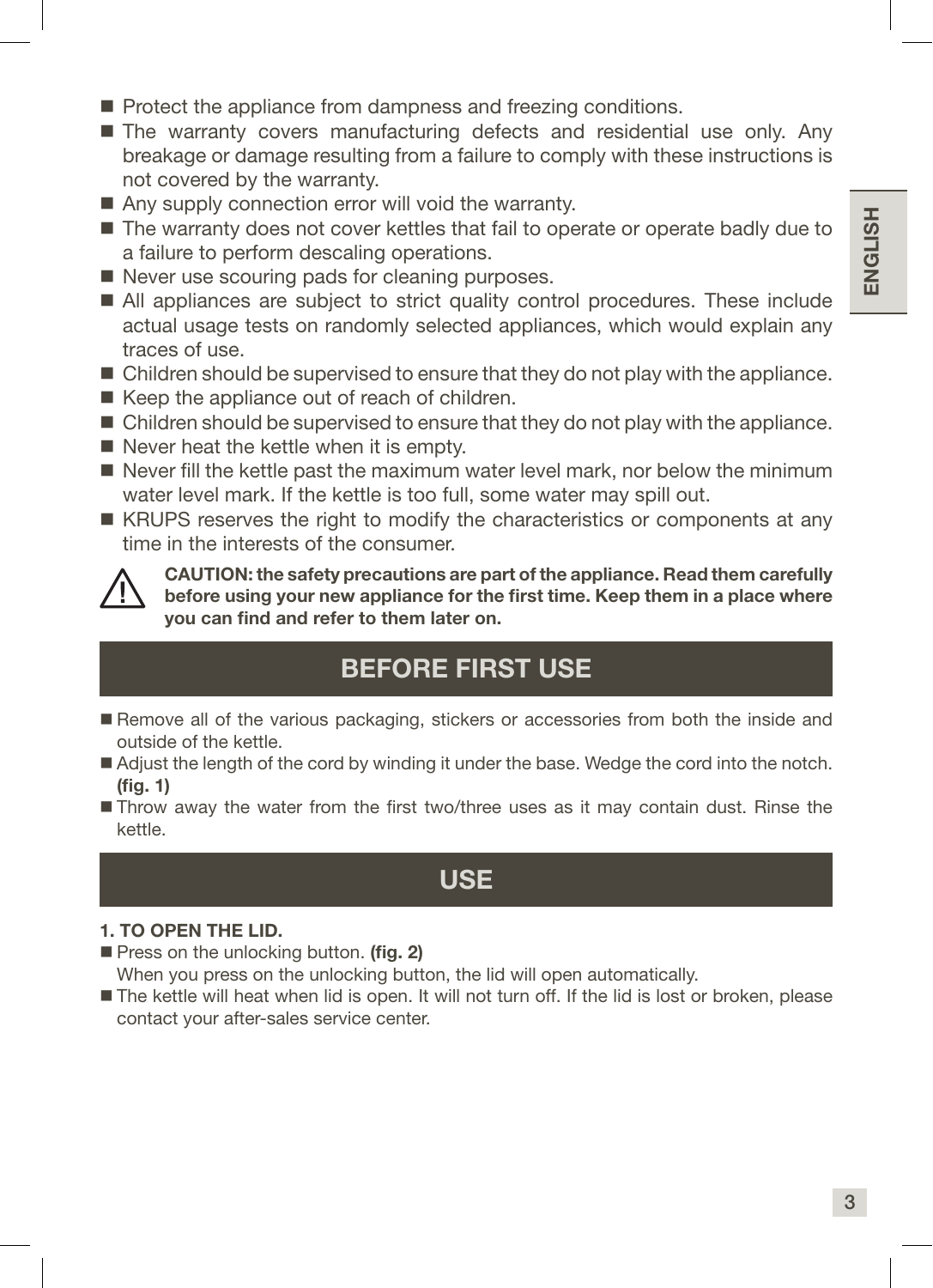- 2. PLACE THE BASE ON A FLAT, STABLE, HEAT-RESISTANT SURFACE AWAY FROM WATER SPLASHES AND ANY SOURCES OF HEAT.
- Your kettle must be used with the base specific to this product.
- 3. FILL THE KETTLE WITH THE DESIRED AMOUNT OF WATER. (fig. 3)
- $\blacksquare$  Never fill the kettle when it is on its base.
- Do not fill it above the maximum level, or below the minimum level. If the kettle is too full, boiling water may spill out. (fig. 3)
- Do not use without water.
- Check that the lid is closed properly before use. (fig. 4)
- 4. POSITION THE KETTLE ON ITS BASE. PLUG IT INTO THE SOCKET.
- 5. TO START THE KETTLE.
- **Press the on/off button at the bottom of the handle. The on/off button will light up. (fig. 5)**
- 6. AS SOON AS THE WATER REACHES BOILING POINT, THE KETTLE WILL TURN OFF AUTOMATICALLY.
- The light will turn off when the on/off switch returns to the upper position after boiling.
- You can stop it manually, before removing it from its base to pour the water. Adjust the on/ off button (located at the bottom of the handle) upwards. (fig. 6)
- Make sure that the on/off button is in the off position after boiling and that the kettle has switched off before removing it from its base.
- Do not leave water in the kettle after use as this quickens the formation of scale.

### CLEANING AND MAINTENANCE

### CLEANING YOUR KETTLE.

- Disconnect the appliance.
- Leave it to cool and then clean it with a damp sponge.
- Never immerse the kettle, its base, the cord or the electric plug in water or any other liquid. The electrical connections or the switch must not come into contact with water or any other liquid.
- Do not use scouring pads.

### DESCALING

Descale your kettle regularly, preferably once per month or more often if you live in a hard water area.

### To de-scale your kettle.

- Either use commercial white vinegar:
	- –Fill the kettle with 0.5 L of vinegar
	- –Leave it in the kettle for 1 hour without heating.
- Or citric acid:
	- –Boil 0.5 L of water,
	- –Add 0.88 Oz of citric acid and leave it in the kettle for 15 min.
- Using a de-scaler specifically for kettles: follow the manufacturer's instructions.
- Empty your kettle and rinse it 5 or 6 times. Repeat if necessary.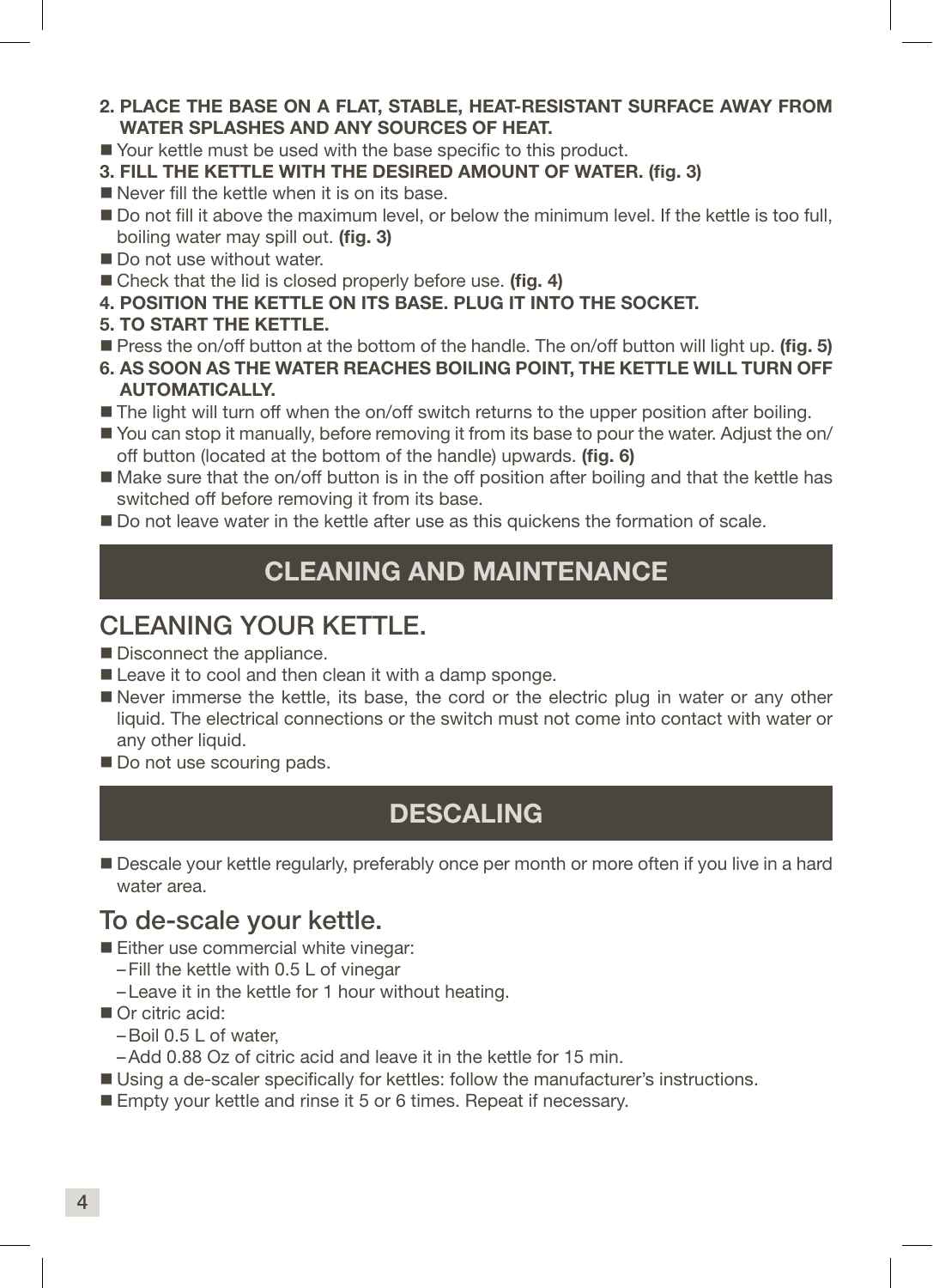#### THERE IS NO EVIDENT DAMAGE TO YOUR KETTLE

■ The kettle does not work or stops before coming to a boil:

- –Check that your kettle is properly connected.
- –The kettle has been switched on without water or an accumulation of scale has caused the overheat cut-out to operate: allow the kettle to cool and fill it with water. Descale first if scale has accumulated. Switch it on: the kettle should start working again after about 15 minutes.
- The water tastes of plastic:
	- –Generally, this happens when the kettle is new, discard the water from the first few boilings. If the problem persists, fill the kettle to the maximum line and add two teaspoons of baking soda. Bring to a boil and discard the water. Rinse out the kettle.

#### IF YOUR KETTLE HAS BEEN DROPPED, IF IT LEAKS OR IF THERE IS VISIBLE DAMAGE TO THE POWER CORD, THE PLUG OR THE BASE OF THE KETTLE

- Do not use the kettle. No attempt should be made to dismantle the kettle or its safety devices.
- Return your kettle to an approved KRUPS service center; the only qualified body authorized to carry out repairs. See the guarantee conditions and list of centers in the booklet supplied with your kettle. The type and serial number are shown on the bottom of your kettle.
	- –This guarantee covers manufacturing defects and domestic use only.
	- –This product has been designed for domestic use only. Any commercial use, inappropriate use or failure to comply with the instructions, the manufacturer accepts no responsibility and the guarantee will not apply.
	- –Any breakage or damage resulting from failure to comply with the instructions for use is not covered by the guarantee.
- If the supply cord is damaged, it must be replaced by the manufacturer, its after-sales service center or a similarly qualified person, in order to avoid any danger.
- The manufacturer reserves the right to modify the characteristics or components of its kettles at any time in the interests of the consumer.

### PREVENTION OF DOMESTIC ACCIDENTS

- For a child, a burn or scald, even if slight, can sometimes be serious.
- As they grow up, teach your children to be aware of hot liquids found in the kitchen. Position the kettle and its supply cord well to the back of the work surface, out of the reach of children.
- If an accident does occur, run cold water over the scald immediately and call a doctor if necessary.
- $\blacksquare$  In order to avoid any accident: do not carry your child or baby at the same time as drinking or carrying a hot drink.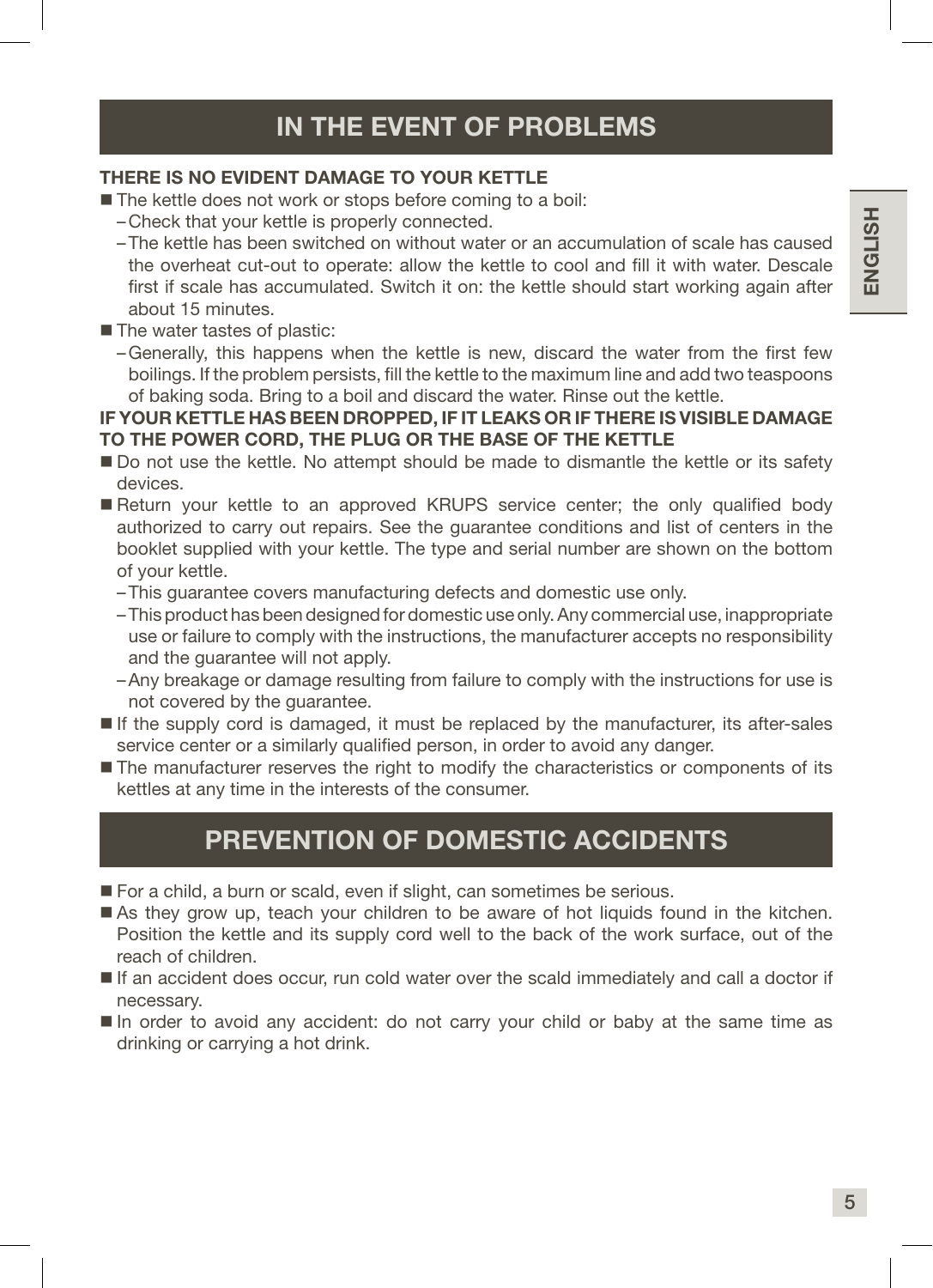### ENVIRONMENTAL PROTECTION



#### Let's all help protect the environment!

- Your appliance contains many recoverable or recyclable materials.
- $\supset$  Take it to a local, civic waste collection point.

### KRUPS INTERNATIONAL LIMITED GUARANTEE

#### : www.krupsusa.com

This product is repairable by KRUPS during and after the guarantee period. Accessories, consumables and end-user replaceable parts can be purchased, if locally available, as described on the KRUPS internet site www.krups.com

### The Guarantee

This product is guaranteed by KRUPS (company address and details included in the country list of the KRUPS International Guarantee) against any manufacturing defect in materials or workmanship for a period of 2 years starting from the initial date of purchase or delivery date.

The international manufacturer's guarantee by KRUPS is an extra benefit which does not affect consumer's Statutory Rights.

The international manufacturer's guarantee covers all costs related to restoring the proven defective product so that it conforms to its original specifications, through the repair or replacement of any defective part and the necessary labour. At KRUPS's choice, a replacement product may be provided instead of repairing a defective product. KRUPS's sole obligation and your exclusive resolution under this guarantee are limited to such repair or replacement.

### Conditions & Exclusions

The international KRUPS guarantee only applies within the guarantee period and for those countries listed in the country list attached and is valid only on presentation of a proof of purchase. The product can be taken directly in person to an authorised service centre or must be adequately packaged and returned, by recorded delivery (or equivalent method of postage), to a KRUPS authorised service centre. Full address details for each country's authorised service centres are listed on KRUPS website (www.krupsusa.com) or by calling the appropriate telephone number as set out in the country list to request the appropriate postal address.

KRUPS shall not be obliged to repair or replace any product which is not accompanied by a valid proof of purchase.

This guarantee will not cover any damage which occurs as a result of misuse, negligence, failure to follow KRUPS instructions, use on current or voltage other than as stamped on the product, or a modification or unauthorised repair of the product. It also does not cover normal wear and tear, maintenance or replacement of consumable parts, or the following:

- –using the wrong type of water or consumable
- ingress of water, dust or insects into the product
- –damage as a result of lightning or power surges
- –mechanical damages, overloading
- scaling (any de-scaling must be carried out according to the instructions for use)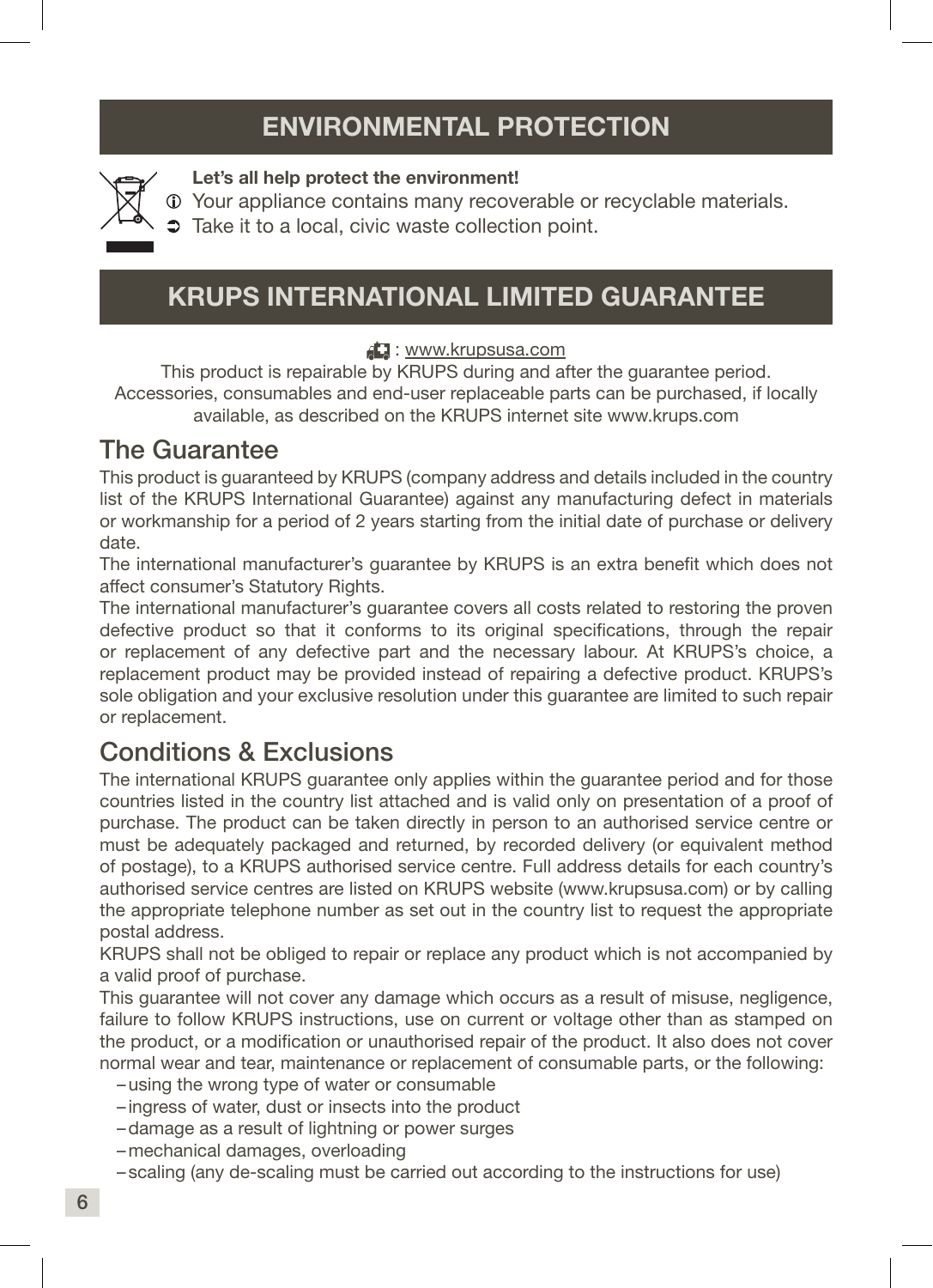- –accidents including fire, flood, thunderbolt, etc
- –damages or poor results due to wrong voltage or frequency -damage to any glass or porcelain ware in the product
- –professional or commercial use

This guarantee does not apply to any product that has been tampered with, or to damages incurred through improper use and care, faulty packaging by the owner or mishandling by any carrier.

In order to offer the best possible after-sales service and constantly improve customer satisfaction, KRUPS may send a satisfaction survey to all customers who have had their product repaired or exchanged in a KRUPS authorized service center.

The international KRUPS guarantee applies only for products purchased in one of the countries listed, and used for domestic purposes only in one of the countries listed on the Country List. Where a product purchased in one listed country and then used in another listed country:

- a) The international KRUPS guarantee does not apply in case of non conformity of the purchased product with the local standards, such as voltage, frequency, power plugs, or other local technical specifications
- b) The repair process for products purchased outside the country of use may require a longer time if the product is not locally sold by KRUPS
- c) In cases where the product is not repairable in the new country, the international KRUPS guarantee is limited to a replacement by a similar product or an alternative product at similar cost, where possible.

### Consumer Statutory Rights

This international KRUPS guarantee does not affect the statutory rights a consumer may have or those rights that cannot be excluded or limited, nor rights against the retailer from which the consumer purchased the product. This guarantee gives a consumer specific legal rights, and the consumer may also have other legal rights which vary from State to State or Country to Country. The consumer may assert any such rights at his sole discretion.

### For Australia only

Our goods come with guarantees that cannot be excluded under the Australian Consumer Law. You are entitled to a replacement or refund for a major failure and compensation for any other reasonably foreseeable loss or damage. You are also entitled to have the goods repaired or replaced if the goods fail to be of acceptable quality and the failure does not amount to a major failure.

*\*\*\* Please keep this document for your reference should you wish to make a claim under the guarantee*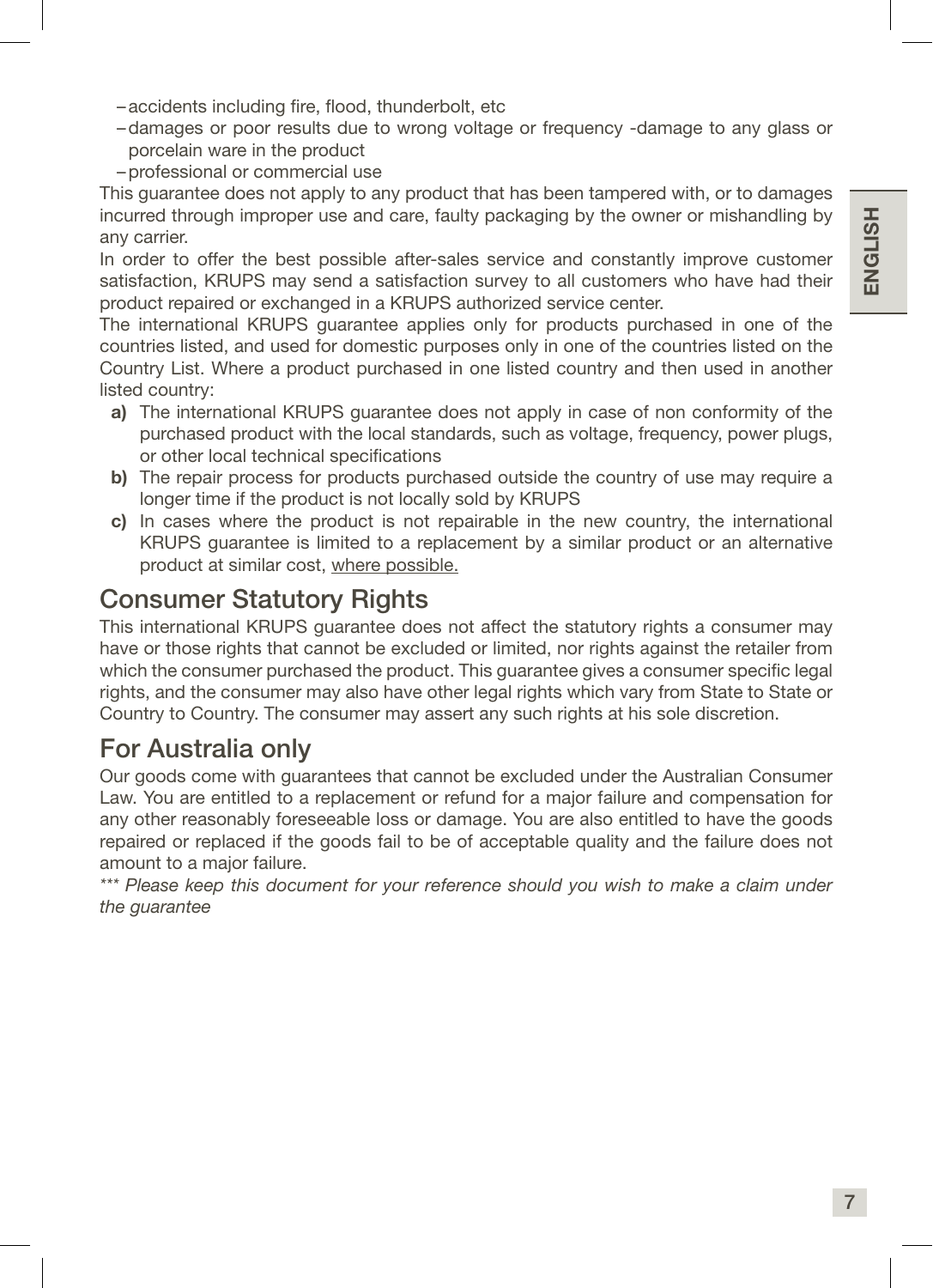### CONSIGNES DE SÉCURITÉ IMPORTANTES

Lorsque vous utilisez un appareil électrique, afin de réduire les risques d'incendie, de choc électrique et de blessure, des consignes de sécurité élémentaires doivent toujours être observées et en particulier les suivantes :

- Toujours lire le mode d'emploi au complet avant la première utilisation.
- Ne pas toucher aux surfaces chaudes. Utiliser les poignées ou les boutons.
- Pour éviter les incendies, les chocs électriques et les blessures, ne pas immerger le cordon, la prise ou l'appareil dans l'eau ou dans tout autre liquide.
- Une surveillance étroite est nécessaire lorsque l'appareil est utilisé par ou à proximité d'enfants.
- Débrancher de la prise de courant lorsque l'appareil n'est pas utilisé et avant de le nettoyer. Laisser refroidir avant d'attacher ou d'enlever des éléments, et avant de nettoyer l'appareil.
- Ne pas utiliser un appareil dont la fiche ou le cordon d'alimentation est endommagé, si l'appareil fonctionne mal ou s'il a été endommagé de quelque manière que ce soit. Retourner l'appareil au centre de service Krups le plus proche pour qu'il soit vérifié, réparé ou ajusté.
- L'utilisation d'accessoires non recommandés par Krups peut entraîner un incendie, une décharge électrique ou des blessures.
- Ne pas utiliser l'appareil à l'extérieur.
- $\blacksquare$  Ne pas laisser le cordon d'alimentation pendre au bord d'une table ou d'un plan de travail, ni en contact avec des surfaces chaudes.
- Ne pas poser l'appareil sur ou à proximité d'une plaque de cuisson électrique ou à gaz chaude ou dans un four chaud.
- Toujours brancher le cordon d'abord sur l'appareil, puis ensuite dans la prise murale. Pour le débrancher, tourner les commandes à « off » (arrêt), puis débrancher de la prise murale.
- Ne pas utiliser l'appareil pour un autre usage que celui pour lequel il a été conçu.
- Utiliser la bouilloire uniquement pour chauffer de l'eau. Ne jamais verser d'autres liquides dans la bouilloire.

## CONSERVEZ CETTE NOTICE D'UTILISATION

- Utiliser la bouilloire seulement avec le couvercle fermé et verrouillé et sa base.
- Ne jamais toucher au couvercle lorsque l'eau bout.
- Ne jamais ouvrir le couvercle lorsque l'eau bout.
- Enlever le couvercle pendant le cycle d'infusion peut causer des brûlures.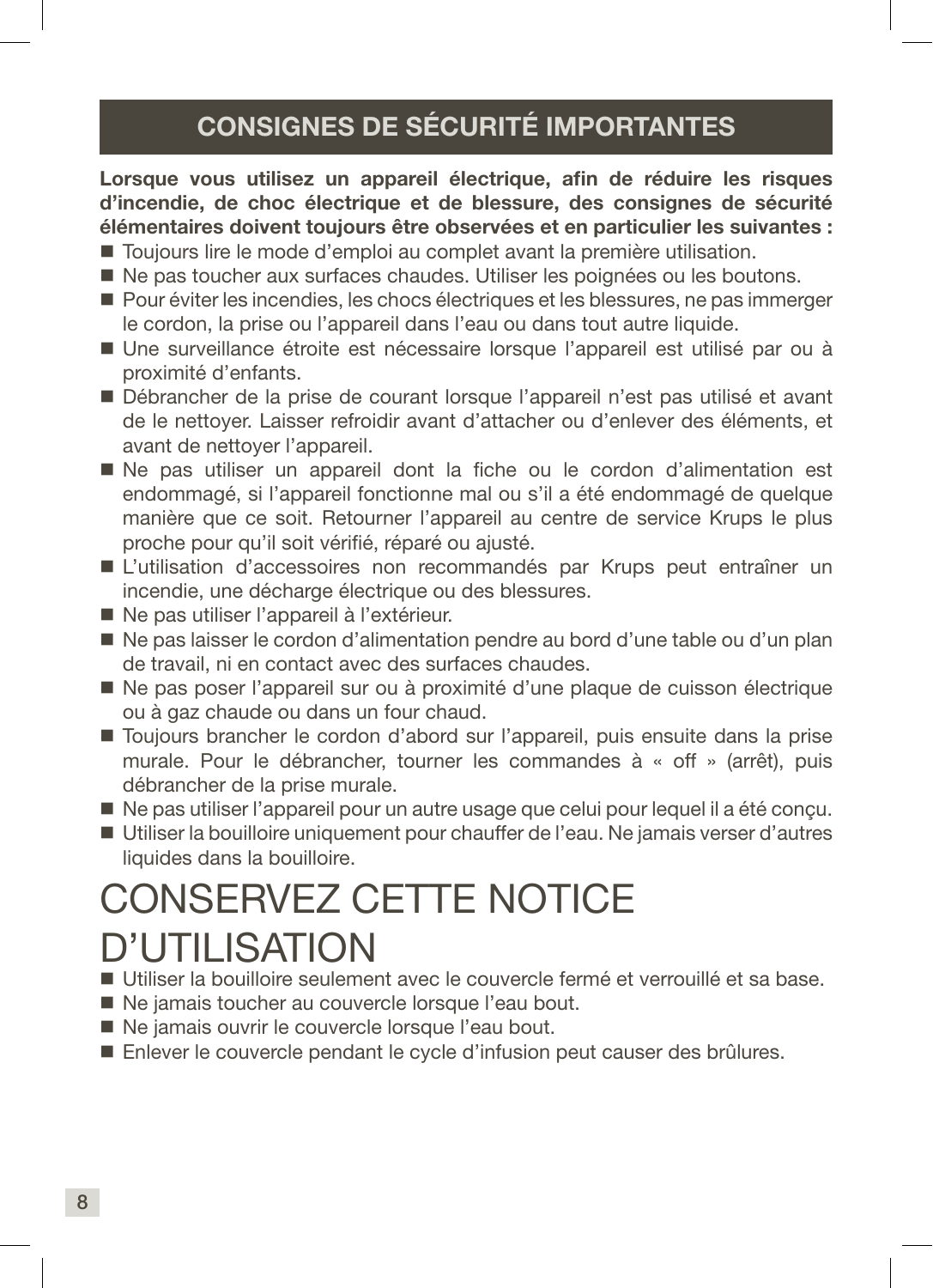## **ATTENTION**

Cet appareil est uniquement conçu pour une utilisation domestique. Toutes les opérations d'entretien autres que le nettoyage et l'entretien ordinaire doivent être effectuées par le centre de service Krups agréé le plus proche. Visitez notre site Internet www.krups.com au Canada ou contactez le service à la clientèle de votre pays pour connaître le centre de service le plus proche de vous.

## INSTRUCTIONS POUR LE CORDON **COURT**

- A Un cordon d'alimentation court ou amovible est fourni avec l'appareil pour éviter qu'il ne s'emmêle ou qu'on trébuche dessus.
- B Des rallonges et des cordons plus longs peuvent être utilisés, mais l'utilisateur doit prendre les précautions nécessaires.
- C Si vous utilisez une rallonge ou un cordon d'alimentation plus long :
	- 1 Le calibre spécifié sur le cordon ou la rallonge doit être égal ou supérieur à celui indiqué sur l'appareil.
	- 2 Si l'appareil est mis à la terre, le cordon ou la rallonge doit être du type mis à la terre (à 3 fils).
	- 3 Le cordon d'alimentation doit être placé de façon à ce qu'il ne pende pas du plan de travail ou de la table car un enfant pourrait tirer dessus ou trébucher accidentellement.
	- 4 L'appareil peut être équipé d'une prise polarisée (une lame est plus large que l'autre). Pour réduire les risques de chocs électriques, cette fiche ne peut se brancher que dans un sens. Si la fiche ne rentre pas correctement dans la prise murale, retournez-la. Si elle ne rentre toujours pas, contactez un électricien. N'essayez en aucune façon de modifier la prise.

### CONSIGNES DE SÉCURITÉ SUPPLÉMENTAIRES

- Il convient de surveiller les enfants pour s'assurer qu'ils ne jouent pas avec l'appareil.
- Cet appareil a été conçu pour un usage domestique seulement.
- Il n'a pas été conçu pour être utilisé dans les cas suivants qui ne sont pas couverts par la garantie:
	- dans les cuisines réservées au personnel des magasins, bureaux et autres environnements professionnels ;
	- dans des fermes ;
	- par les clients des hôtels, motels et autres environnements à caractère résidentiel ;
	- dans des environnements de type chambres d'hôtes.
- Cet appareil n'est pas prévu pour être utilisé par des personnes (y compris les enfants) dont les capacités physiques, sensorielles ou mentales sont réduites ou des personnes dénuées d'expérience ou de connaissance, sauf si elles ont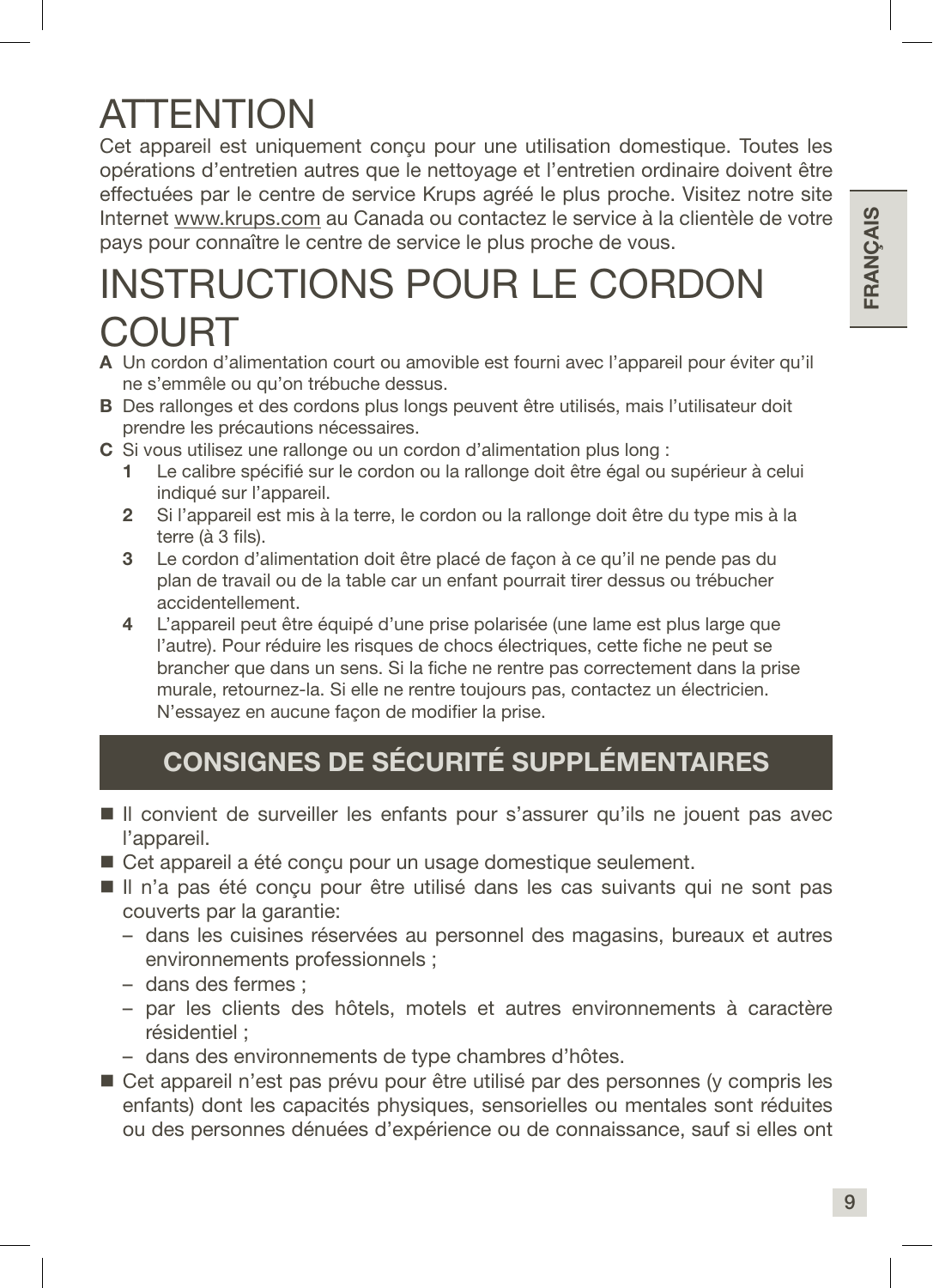pu bénéficier, par l'intermédiaire d'une personne responsable de leur sécurité, d'une surveillance ou d'instructions préalables concernant l'utilisation de l'appareil.

- Ne brancher la bouilloire que sur une prise mise à la terre. S'assurer que la tension sur la plaque signalétique de l'appareil correspond à celle de l'installation électrique.
- Garder l'appareil et son cordon électrique loin de toute source de chaleur, de toute surface mouillée ou glissante et de tout angle tranchant.
- Ne jamais utiliser l'appareil dans une salle de bain ou près d'une source d'eau.
- Ne jamais utiliser la bouilloire avec les mains ou les pieds mouillés.
- Placer la bouilloire et son cordon électrique vers l'arrière de la surface de travail.
- Toujours débrancher le cordon électrique immédiatement dès l'observation d'une anomalie quelconque lors de son fonctionnement.
- Ne jamais tirer sur le cordon électrique pour l'enlever de la prise de courant murale.
- Toujours rester vigilant quand l'appareil est allumé, et en particulier, faire attention à la vapeur qui sort du bec et qui est très chaude.
- Ne jamais laisser la main ou le cordon électrique en contact avec les parties chaudes de l'appareil.
- Ne jamais laisser la bouilloire connectée à sa base lors du remplissage, versage, nettoyage ou déplacement.
- Ne jamais déplacer la bouilloire lorsqu'elle est en marche.
- Protéger l'appareil contre l'humidité et la congélation.
- La garantie couvre les défauts de fabrication et l'usage résidentiel uniquement. Tout bris ou dommage résultant du non-respect de ces consignes d'emploi n'est pas couvert par la garantie.
- Toute erreur de connexion au réseau électrique annulera la garantie.
- La garantie ne couvre pas les bouilloires qui ne fonctionnent pas ou qui fonctionnement mal en raison d'un manquement à l'obligation d'effectuer les opérations de détartrage.
- Ne jamais employer de tampons à récurer pour le nettoyage.
- Tout appareil est soumis à un contrôle de qualité très strict. Celui-ci comprend des tests d'utilisation réelle sur des appareils sélectionnés au hasard, ce qui explique toute trace d'usage d'usage.
- Garder l'appareil hors de la portée des enfants.
- Ne jamais faire chauffer la bouilloire quand elle est vide.
- Ne jamais remplir la bouilloire au-delà de la marque du niveau d'eau maximal, ni sous la marque du niveau d'eau minimal. Si la bouilloire est trop pleine, de l'eau pourrait jaillir du bec.
- Krups se réserve le droit de modifier les caractéristiques et les composants de l'appareil à tout moment dans l'intérêt du consommateur.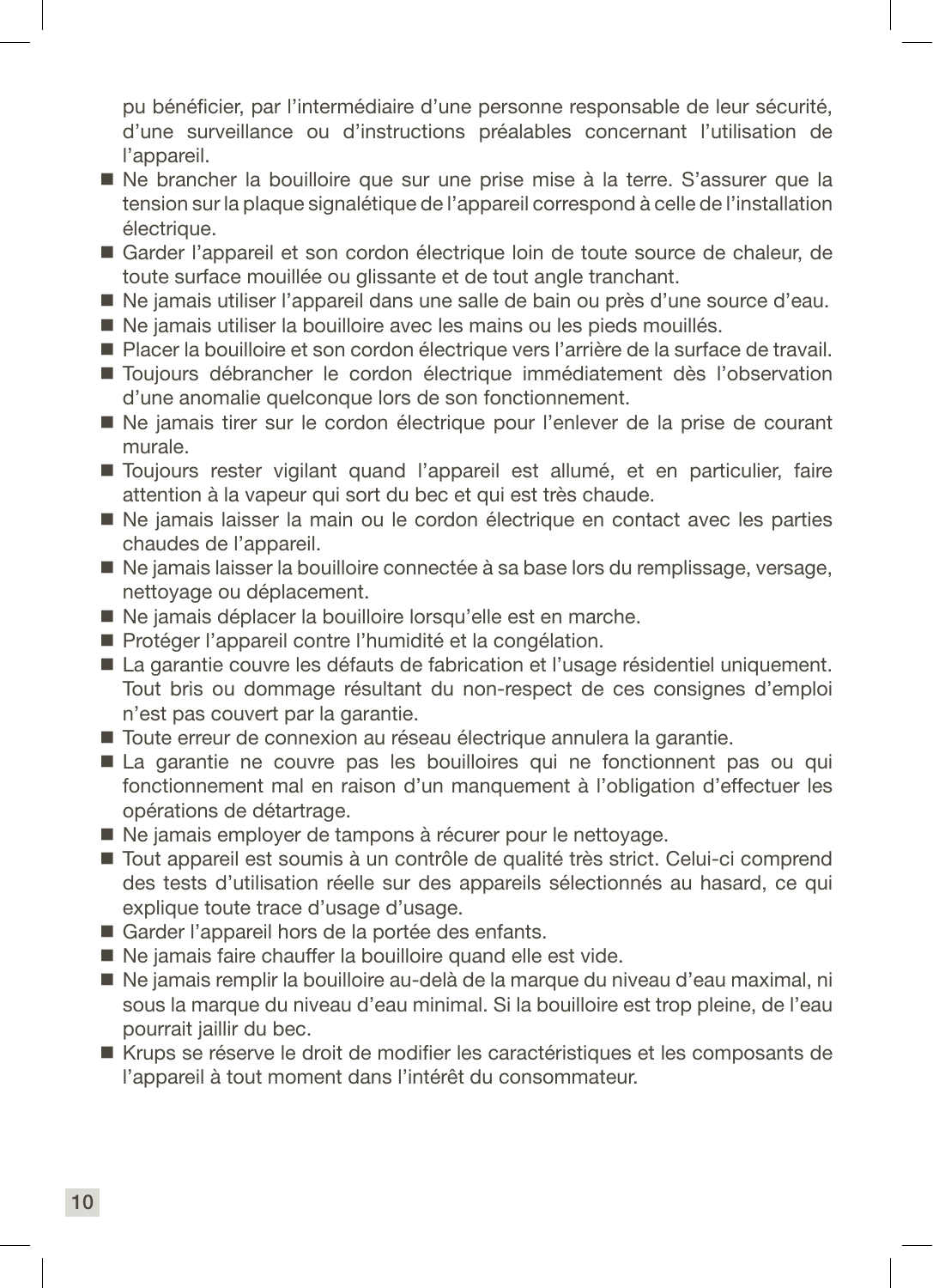



AVERTISSEMENT : les consignes de sécurité font partie de l'appareil. Veuillez les lire attentivement avant d'utiliser votre nouvel appareil. Gardez-les dans un endroit où vous pourrez les retrouver et vous y référer ultérieurement.

### AVANT LA PREMIÈRE UTILISATION

- Enlevez tous les emballages, autocollants ou accessoires divers à l'intérieur comme à l'extérieur de la bouilloire.
- Réglez la longueur du cordon en l'enroulant sous le socle. Coincez le cordon dans l'encoche. (fig. 1)
- Videz l'eau des deux/trois premières utilisations car elle pourrait contenir des poussières. Rincez la bouilloire.

### **UTILISATION**

#### 1. POUR OUVRIR LE COUVERCLE :

- Appuyez sur le système de déverrouillage. (fig. 2)
- Quand vous appuyez sur le système de déverrouillage, le couvercle se relève automatiquement.
- Cette bouilloire n'est pas concue pour fonctionner si le couvercle est relevé. En cas de perte ou de bris, veuillez contacter votre centre de service après-vente.
- 2. POSEZ LE SOCLE SUR UNE SURFACE PLATE, STABLE, À L'ÉPREUVE DE LA CHALEUR ET LOIN DES ÉCLABOUSSURES D'EAU ET DE TOUTE SOURCE DE CHALEUR.
- Votre bouilloire ne doit être utilisée qu'avec le socle qui lui est associé.
- 3. REMPLISSEZ LA BOUILLOIRE DE LA QUANTITÉ D'EAU DÉSIRÉE. (fig. 3)
- Ne remplissez jamais la bouilloire lorsqu'elle est sur son socle.
- Ne remplissez pas au-dessus du niveau maximal, ni en-dessous du niveau minimal. Si la bouilloire est trop remplie, de l'eau bouillante peut déborder. (fig. 3)
- Ne l'utilisez pas sans eau.
- Assurez-vous que le couvercle est bien fermé avant utilisation. (fig. 4)
- 4. POSEZ LA BOUILLOIRE SUR SON SOCLE. BRANCHEZ-LA SUR LE SECTEUR.
- 5. POUR METTRE LA BOUILLOIRE EN MARCHE :
- Appuyez sur le bouton marche/arrêt au bas de la poignée. Le bouton marche/arrêt s'illumine. (fig. 5)
- 6. LA BOUILLOIRE S'ARRÊTERA AUTOMATIQUEMENT DÈS QUE L'EAU ARRIVERA À ÉBULLITION.
- Le voyant s'éteindra lorsque le bouton marche/arrêt sera revenu en position haute après l'ébullition.
- Vous pouvez éteindre la bouilloire manuellement, avant de la retirer de son socle pour servir. Relevez le bouton marche/arrêt positionné en bas de la poignée. (fig. 6)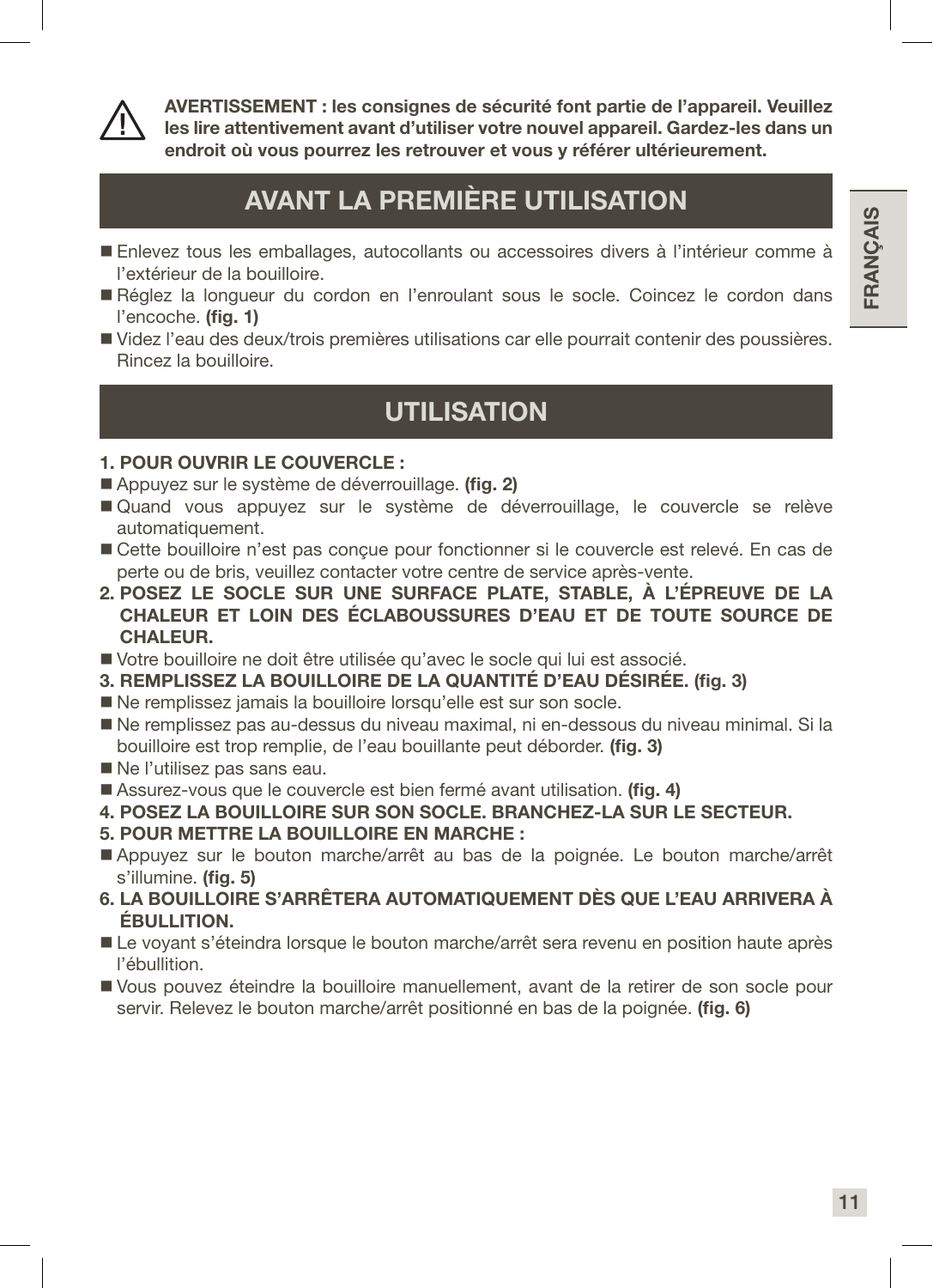- Assurez-vous que le bouton marche/arrêt est bien sur la position arrêt après l'ébullition et que la bouilloire est éteinte avant de la retirer de son socle.
- Ne laissez pas d'eau dans la bouilloire après utilisation.

### NETTOYAGE ET ENTRETIEN

### POUR NETTOYER VOTRE BOUILLOIRE :

- Débranchez-la.
- Laissez-la refroidir et nettoyez-la avec une éponge humide.
- N'immergez jamais la bouilloire, son socle, le fil ou la prise électrique dans l'eau : les connections électriques ou l'interrupteur ne doivent pas être en contact avec l'eau.
- N'utilisez pas de tampons abrasifs.

### **DÉTARTRAGE**

 Détartrez régulièrement, de préférence au moins 1 fois par mois ou plus souvent si votre eau est très calcaire.

### Pour détartrer votre bouilloire, utilisez :

- Du vinaigre blanc à 8° du commerce :
	- –Remplissez la bouilloire de ½ l de vinaigre.
	- –Laissez agir 1 heure à froid.
- Ou de l'acide citrique :
	- –Faites bouillir ½ l d'eau,
	- –Ajoutez 25 g d'acide citrique et laissez agir 15 minutes.
- Videz votre bouilloire et rincez-la 5 ou 6 fois. Recommencez au besoin.

### EN CAS DE PROBLÈME

#### VOTRE BOUILLOIRE N'A PAS DE DOMMAGE APPARENT

- La bouilloire ne fonctionne pas, ou s'arrête avant ébullition :
	- –Assurez-vous que votre bouilloire a bien été branchée.
	- –La bouilloire a fonctionné sans eau, ou du tartre s'est accumulé, provoquant le déclenchement du système de sécurité contre le fonctionnement à sec : laissez refroidir la bouilloire, remplissez-la d'eau. Mettez-la en marche à l'aide de l'interrupteur : la bouilloire recommence à fonctionner après environ 15 minutes.
- L'eau a un goût de plastique :
	- –Généralement, ceci se produit lorsque la bouilloire est neuve. Videz l'eau des premières utilisations. Si le problème persiste, remplissez la bouilloire au maximum, ajoutez deux cuillères à café de bicarbonate de soude. Faites bouillir et videz l'eau. Rincez la bouilloire.

#### SI VOTRE BOUILLOIRE EST TOMBÉE, SI ELLE PRÉSENTE DES FUITES, SI LE CORDON, LA PRISE OU LE SOCLE DE LA BOUILLOIRE SONT ENDOMMAGÉS DE **FACON VISIBLE :**

 N'utilisez pas la bouilloire. Aucune tentative ne doit être faite pour démonter l'appareil ou ses dispositifs de sécurité.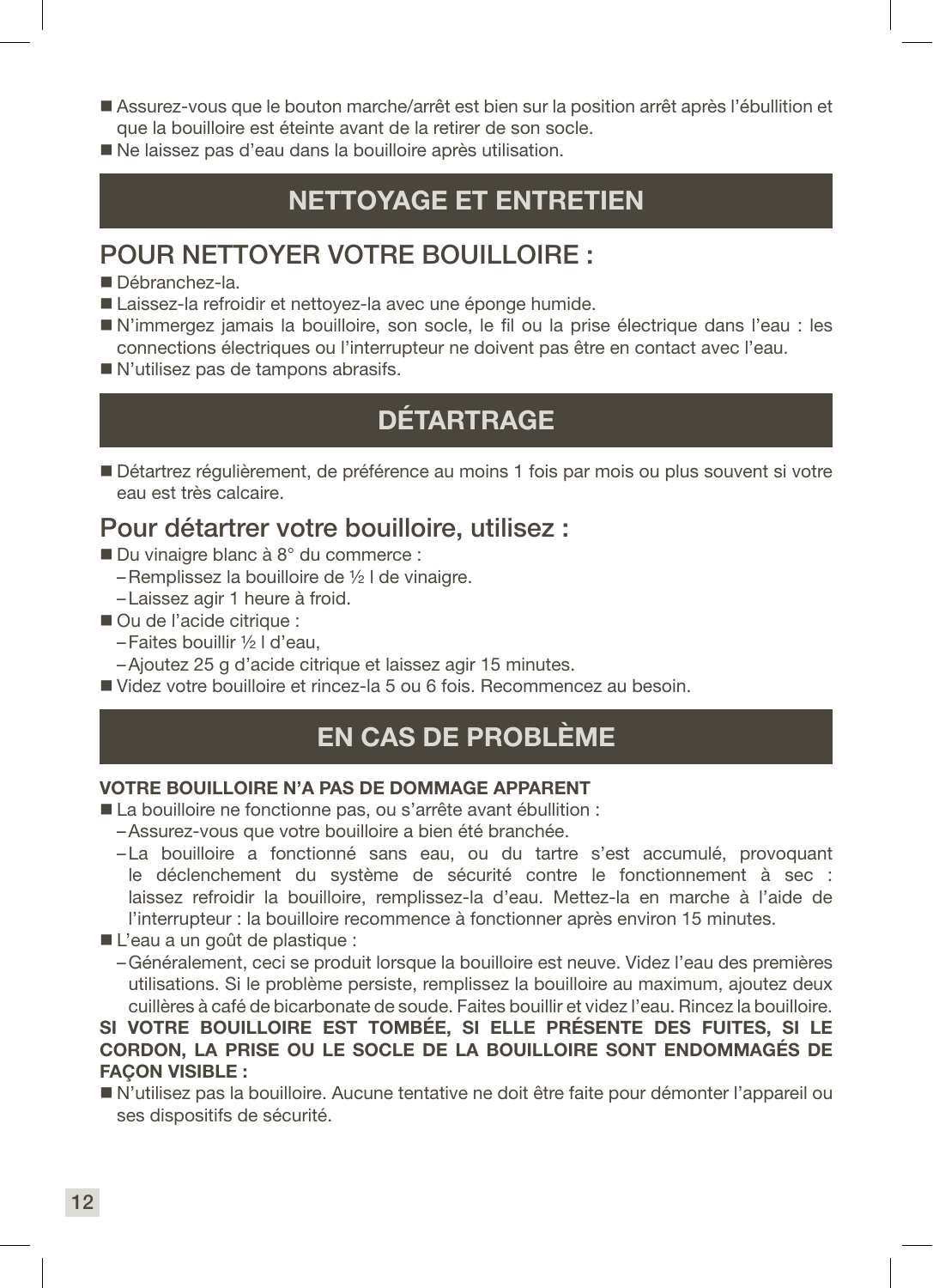- Retournez votre bouilloire à un de centre service KRUPS agrée, seul habilité à effectuer une réparation. Les conditions et la liste des centres se trouvent dans le livret fourni avec votre bouilloire. Le type et le numéro de série sont indiqués sur le fond de votre modèle.
	- –Cette garantie couvre les défauts de fabrication et l'usage domestique uniquement.
	- –Tout bris ou toute détérioration résultant du non-respect des instructions d'utilisation n'est pas couvert par la garantie.
- Si le cordon d'alimentation est endommagé, il doit être remplacé par le fabricant, son service après-vente ou une personne ayant des qualifications similaires afin d'éviter tout un danger.
- Le fabricant se réserve le droit de modifier à tout moment, dans l'intérêt du consommateur, les caractéristiques ou composants de ses bouilloires.

### PRÉVENTION DES ACCIDENTS DOMESTIQUES

- Pour un enfant, une brûlure même légère peut parfois être grave. Au fur et à mesure qu'ils grandissent, apprenez à vos enfants à faire attention aux liquides chauds pouvant se trouver dans une cuisine.
- Placez bouilloire et cordon bien à l'arrière du plan de travail, hors de portée des enfants.
- Si un accident se produit, passez de l'eau froide immédiatement sur la brûlure et appelez un médecin au besoin.
- Afin d'éviter tout accident, ne portez pas votre enfant ou bébé lorsque vous buvez ou transportez une boisson chaude.

### PROTECTION DE L'ENVIRONNEMENT



#### Participons à la protection de l'environnement !

- Votre appareil contient de nombreux matériaux récupérables ou recyclables.
- Allez le porter dans un centre de collecte pour que son traitement soit effectué.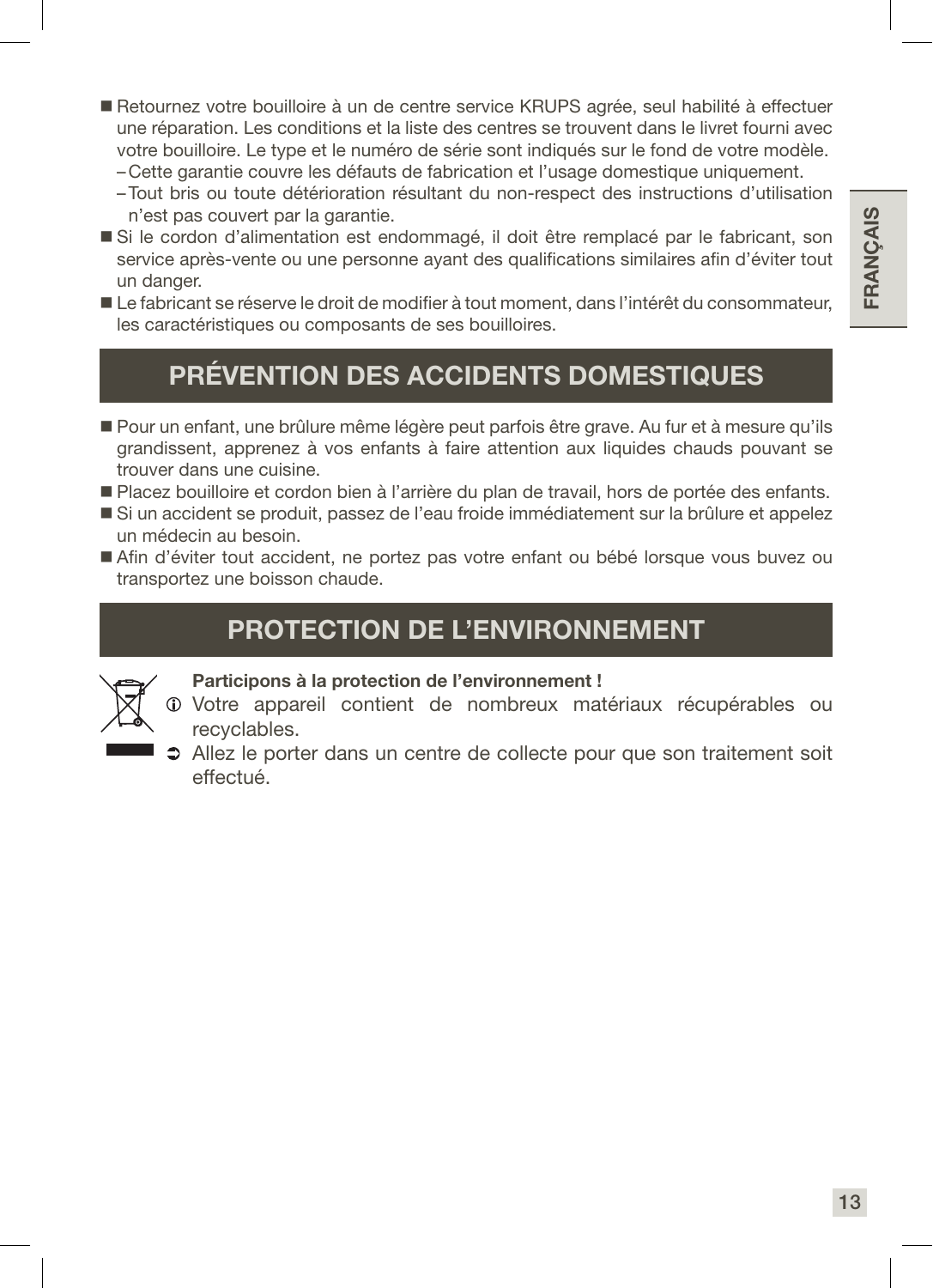### KRUPS GARANTIE INTERNATIONALE

#### : www.krups.com

Ce produit est réparable par KRUPS, pendant et après la période de garantie. Les accessoires, consommables, et autres pièces remplaçables directement par l'utilisateur, peuvent être commandés, s'ils sont disponibles localement, sur le site internet www.krups.com

### La Garantie

Ce produit est garanti par KRUPS (adresse et contacts dans la liste des pays de la Garantie Internationale KRUPS) contre tout défaut de fabrication ou de matière ou de main d'oeuvre, pendant 2 ans à partir de la date d'achat initiale ou la date de livraison.

Cette Garantie Internationale du fabricant KRUPS vient en complément des droits des consommateurs.

La Garantie Internationale du fabricant couvre tous les coûts de remise en état d'un produit reconnu défectueux pour redevenir conforme à ses spécifications d'origine, par la réparation, la main-d'oeuvre, et le remplacement éventuel de pièces défectueuses. Au choix de KRUPS, un produit de remplacement peut être proposé à la place de la réparation du produit défectueux. Les obligations de KRUPS dans le cadre de cette garantie se limitent exclusivement à cette réparation ou ce remplacement.

### Conditions & Exclusions

Cette garantie ne couvre pas les dommages qui seraient le résultat d'une mauvaise utilisation, d'une négligence, du non respect des instructions d'utilisation et de maintenance, de l'utilisation avec une alimentation électrique non conforme à celle spécifiée sur la plaque signalétique, ou d'une modification ou d'une réparation non autorisée du produit. Elle n'inclut également pas l'usure normale du produit, ni la maintenance ou le remplacement de pièces consommables, ni les cas suivants :

- –utilisation d'une eau ou d'un consommable non adapté
- –entrée d'eau, de poussière, d'insectes dans le produit
- –entartrage (tout détartrage doit être réalisé conformément aux instructions dans le mode d'emploi)
- –dommages mécaniques, surcharge
- –dommages ou dysfonctionnements dus à l'utilisation avec un voltage ou une fréquence électrique non conformes
- tout accident lié à un feu, une inondation, etc
- –usage professionnel ou sur un lieu de travail
- verre ou céramique endommagé
- –dommage résultant de la foudre ou surtension électrique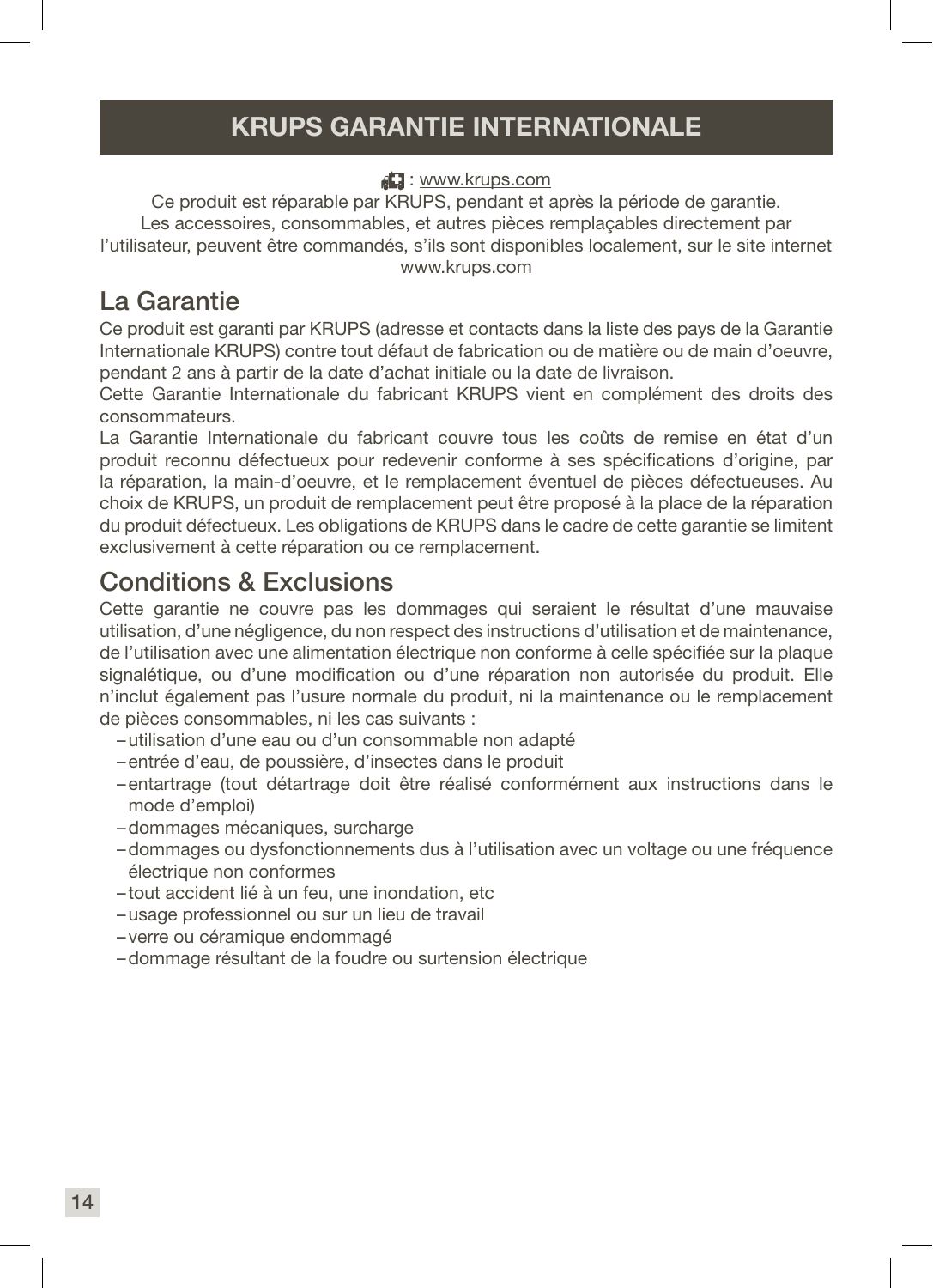Cette garantie ne s'applique pas aux produits trafiqués, ou aux dommages résultant d'une utilisation impropre ou sans entretien, aux problèmes d'emballage ou de transport pendant l'expédition du produit par son propriétaire.

Afin d'offrir le meilleur service après-vente possible et d'améliorer constamment la satisfaction de ses clients, KRUPS pourra envoyer une enquête de satisfaction à tous ses clients dont le produit aura été réparé ou échangé par l'un des partenaires service agréés de KRUPS.

La Garantie Internationale de KRUPS couvre exclusivement les produits achetés dans un des pays listés, et utilisés à des fins domestiques également dans un des pays listés dans Liste des Pays. En cas d'utilisation dans un pays différent du pays d'achat :

- a) La Garantie Internationalde de KRUPS ne s'applique qu'en cas d'adéquation du produit avec les standards et normes locales, tels que le voltage, la fréquence électrique, le type de prise électrique, ou toute autre spécification locale.
- b) b) Le processus de réparation pour des produits achetés en dehors du pays d'utilisation peut exiger un temps de réparation plus long si le produit n'est pas localement vendu par KRUPS.
- c) Au cas où le produit ne serait pas réparable dans le pays d'emploi, la Garantie Internationale de KRUPS est limitée au remplacement par un produit équivalent ou un produit alternatif de même valeur, si c'est possible.

### Droits des Consommateurs

Cette Garantie Internationale de KRUPS n'affecte ni les droits légaux dont bénéficie tout consommateur localement, qui ne sauraient être exclus ou limités, ni les droits légaux envers un distributeur auprès de qui aurait été acheté un produit. Cette Garantie donne au consommateur des droits spécifiques, et le consommateur peut par ailleurs bénéficier des droits particuliers en fonction du Pays, de l'Etat ou de la Province. Le consommateur peut faire usage de ces droits de son seul fait.

*\*\*\*Veuillez conserver ce document qui vous sera utile en cas de réclamation sous garantie.*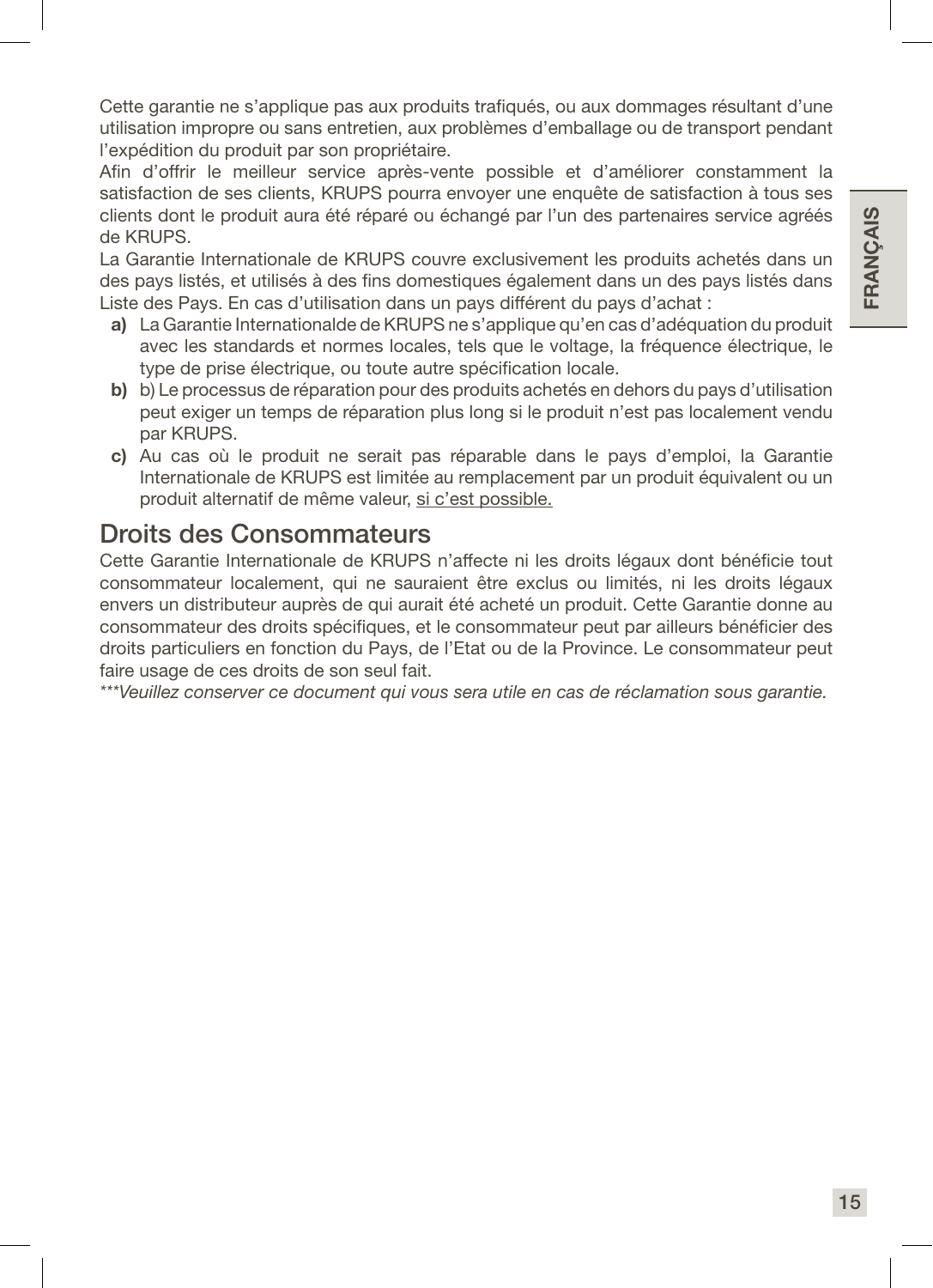### MEDIDAS DE SEGURIDAD IMPORTANTES

Cuando se usan aparatos eléctricos es necesario tomar una serie de medidas de seguridad básicas para reducir riesgos de incendio, descargas eléctricas, y/o lesiones corporales, estas medidas incluyen las siguientes:

- Lea todas las instrucciones.
- No toque las superficies calientes. Use los mangos o perillas.
- Para protegerse contra incendios, descargas eléctricas y lesiones corporales, no sumerja el cable, el enchufe o el aparato en agua o en cualquier otro líquido.
- Es necesario vigilar el aparato de cerca cuando lo usan los niños o se utiliza cerca de ellos.
- Su aparato ha sido diseñado únicamente para uso doméstico en interiores.
- Desenchufe el aparato de la toma de corriente cuando no lo esté usando y antes de limpiarlo. Espere a que se enfríe antes de colocarle o retirarle piezas, y antes de limpiarlo.
- No use el aparato si su cable de alimentación o su enchufe están dañados, si funciona de manera defectuosa, o si se ha dañado de forma alguna. Lleve el aparato a un servicio técnico autorizado para que lo examinen, reparen o ajusten.
- El uso de accesorios no recomendados por el fabricante puede producir incendios, descargas eléctricas o lesiones corporales.
- No use el aparato en exteriores.
- No deje el cable colgando del borde de la mesa o mostrador o en contacto con superficies calientes.
- No coloque el aparato sobre hornillas eléctricas o de gas, o cerca de ellas, o en un horno caliente.
- Conecte siempre el enchufe en el aparato primero y luego enchúfelo a una toma de corriente. Para desconectarlo, lleve los controles a la posición de apagado (off) y retire el enchufe de la toma de corriente mural.
- Utilice el aparato solo para el uso recomendado.
- Use el hervidor solo para calentar agua. No caliente nunca otros líquidos en el hervidor.

## CONSERVE ESTAS INSTRUCCIONES

- Use siempre el hervidor con la tapa cerrada y con la base.
- No toque nunca la tapa cuando el agua está hirviendo.
- No abra nunca la tapa cuando el agua está hirviendo.
- Si se abre la tapa durante el ciclo de hervido se corre el riesgo de quemarse.

## ¡ATENCIÓN!

Este aparato está hecho para uso doméstico exclusivamente. Cualquier tipo de servicio, a excepción de la limpieza y el mantenimiento a realizar por el usuario, deberá ser llevado a cabo por un Centro de Servicio Autorizado Krups. Visite nuestra página web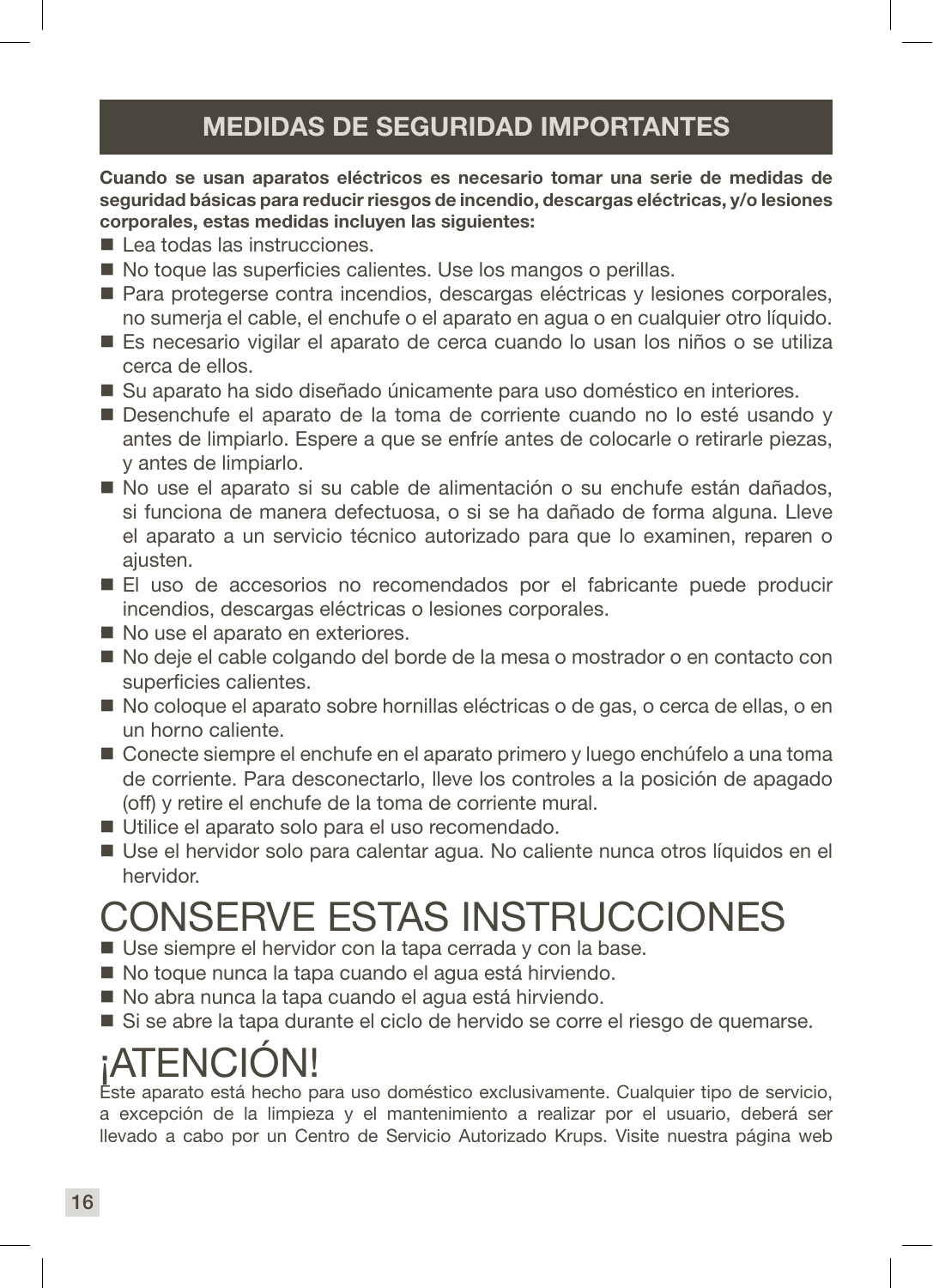en www.krupsusa.com en EEUU o www.krups.ca en Canadá o entre en contacto con el departamento de Servicio al Consumidor de su país para que le indiquen cuál es el centro de servicio más cercano, o con el departamento de Servicio al Consumidor de su país. Para reducir el riesgo de incendios o descargas eléctricas, no trate de desarmar el aparato. Las reparaciones deben ser llevadas a cabo exclusivamente por un Centro de Servicio Autorizado Krups.

## INSTRUCCIONES RELACIONADAS CON EL USO DEL CABLE CORTO

- A Se incluye un cable corto o un cable separable para reducir el riesgo de enredos o de tropezar por accidente con un cable de mayor longitud.
- B Pueden utilizarse cables de extensión o cables separables siempre y cuando se use con cuidado.
- C Si usa un cable separable largo o un cable de extensión:
	- 1 La capacidad eléctrica indicada del cable separable o cable de extensión debe ser al menos igual a la capacidad eléctrica del aparato.
	- 2 Si el aparato posee toma de tierra, el cable de extensión deberá ser un cable con toma de tierra de 3 hilos.
	- 3 El cable largo deberá colocarse de modo que no cuelgue del mostrador para que los niños no puedan tirar de él y nadie pueda tropezar por accidente. El aparato debe tener un enchufe polarizado (una espiga más ancha que la otra). Para reducir el riesgo de sufrir descargas eléctricas, este enchufe solo entra en una toma de corriente en una única dirección. Si el enchufe no entra en la toma de corriente, dele la vuelta. Si aun así no entra, consulte con un electricista cualificado. No trate de modificar el enchufe en modo alguno.

### MEDIDAS ADICIONALES DE SEGURIDAD

- No permita que los niños juequen con el aparato.
- Su aparato está hecho para uso doméstico únicamente.
- Su máquina no ha sido concebida para ser utilizada en los casos siguientes, que no están cubiertos por la garantía:
	- en los rincones reservados a cocina para el personal en las tiendas, oficinas y otros ambientes profesionales,
	- en las granjas,
	- por los clientes de los hoteles, moteles y otros ambientes con carácter residencial,
	- en los ambientes de tipo similar a las habitaciones de huéspedes.
- Este aparato no está previsto para ser utilizado por personas (entre las que se incluye a los niños) cuyas capacidades físicas, sensoriales o mentales están disminuidas, o por personas carentes de experiencia o de conocimiento, excepto si han podido beneficiarse, por mediación de una persona responsable de su seguridad, de una vigilancia o de instrucciones previas concernientes a la utilización del aparato.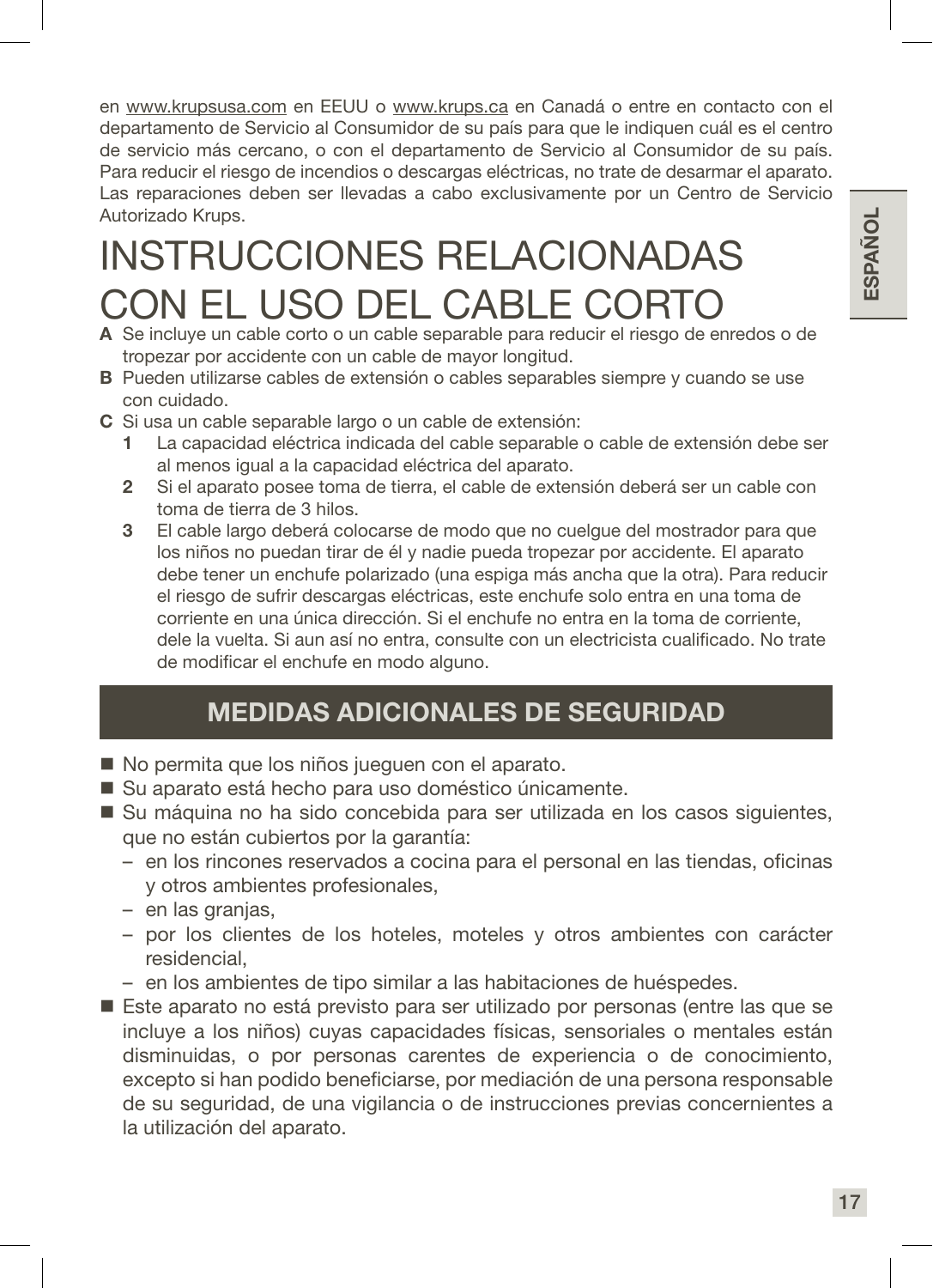- Enchufe el hervidor en una toma de corriente exclusivamente. Compruebe que la tensión de la placa de especificaciones eléctricas del aparato se corresponde con la tensión de la instalación eléctrica donde vaya a conectar el aparato.
- Mantenga el hervidor y su cable de alimentación alejados de fuentes de calor. de superficies húmedas o resbaladizas y de bordes afilados.
- No use nunca el aparato en el cuarto de baño o cerca de una fuente de agua.
- Nunca use el hervidor con las manos o los pies húmedos.
- Coloque el hervidor y su cable de alimentación bien atrás, alejado del borde, en la superficie de trabajo.
- Desenchufe siempre e inmediatamente el cable de la toma de corriente si cuando el aparato está en funcionamiento observa cualquier anomalía.
- No tire nunca del cable para desenchufar el aparato de la toma de corriente mural.
- Permanezca siempre vigilante cuando el aparato está en funcionamiento, especialmente si sale vapor por la boquilla ya que estará muy caliente.
- No deje nunca descansar la mano o el cable de alimentación sobre las partes calientes del aparato.
- No deje nunca el hervidor conectado a su base mientras lo llena, vierte el agua, lo limpia o mueve de sitio.
- No mueva nunca el hervidor de sitio cuando está en funcionamiento.
- Proteja el aparato contra la humedad y las heladas.
- La garantía cubre solamente defectos de fabricación y de uso residencial. Cualquier rotura o daño que resulte por falta de seguimiento de estas instrucciones no está cubierto por la garantía.
- Cualquier error de conexión a la red eléctrica no está cubierto por la garantía.
- La garantía no cubre hervidores que funcionan de forma defectuosa debido a que no se hayan descalcificado.
- No use nunca estropajos para limpiar el aparato.
- $\blacksquare$  Todos los aparatos pasan estrictos controles de calidad. Estos incluyen pruebas de uso en aparatos seleccionados de forma aleatoria y por ello podrían presentar rastros de uso previo.
- Los niños deben ser supervisados para garantizar que no jueguen con el aparato.
- Mantenga el aparato fuera del alcance de los niños.
- Se debe vigilar a los niños para asegurarse de que no juegan con el aparato.
- No ponga nunca el hervidor a calentar en vacío.
- No llene nunca el hervidor más allá de la marca de nivel máximo de agua, ni por debajo de la marca del nivel mínimo. Si el hervidor estuviera muy lleno podría salpicar agua hacia afuera.
- Por el interés del consumidor, Krups se reserva el derecho a modificar las características o componentes en cualquier momento.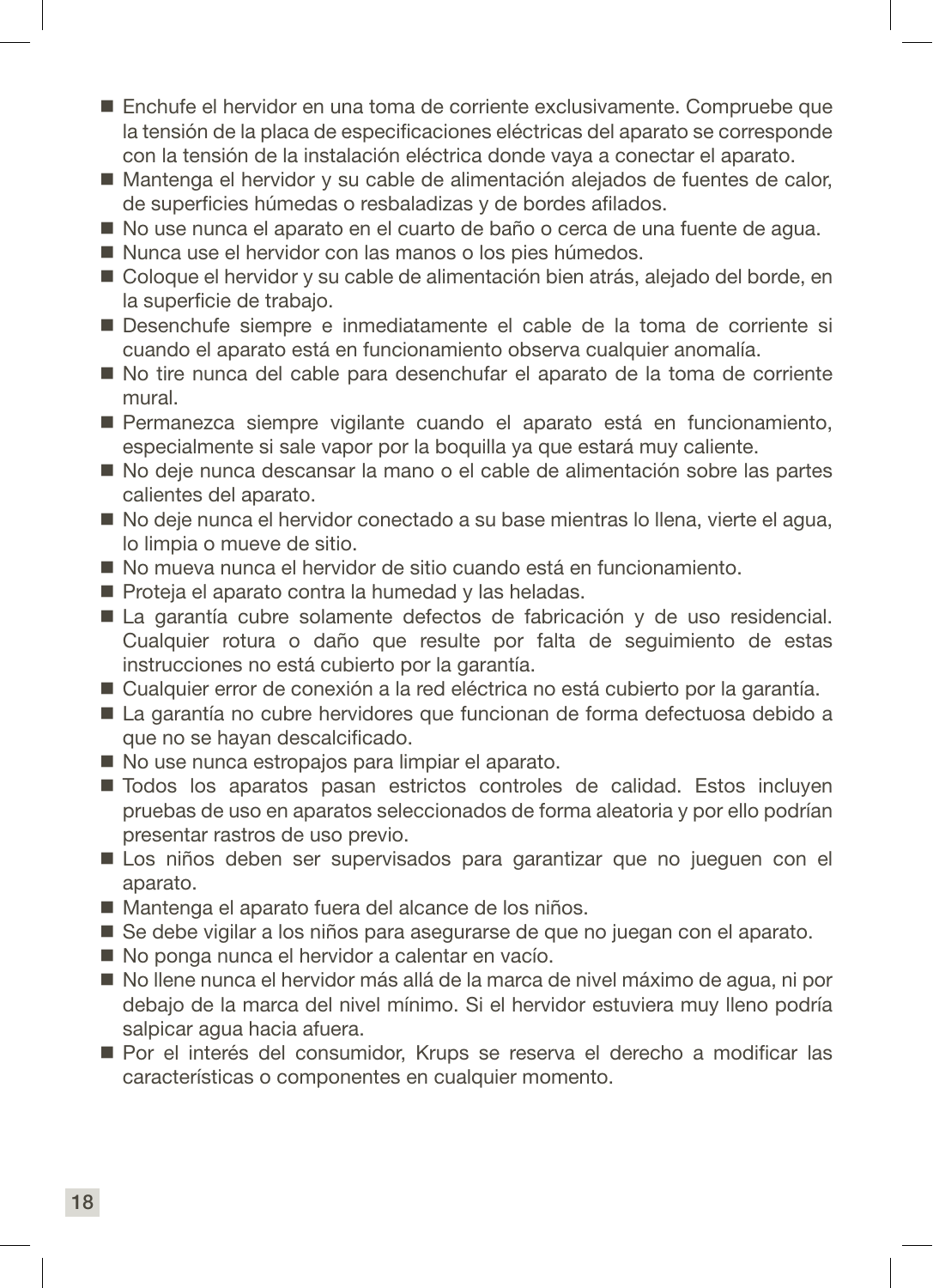

PRECAUCIÓN: Las precauciones de seguridad forman parte del aparato. Léalas detenidamente antes de usar su nuevo aparato por primera vez. Guárdelas en un lugar de facil acceso para futuras consultas.

### ANTES DE LA PRIMERA UTILIZACIÓN

- Retire todos los embalajes, adhesivos o accesorios varios de dentro y de fuera del aparato.
- Ajuste la longitud del cable enrollándolo debajo de la base. Encaje el cable en la muesca. (fig. 1)
- Tire el agua de las dos/tres primeros usos puesto que podría contener polvo. Enjuague el hervidor.

### UTILIZACIÓN

#### 1. PARA ABRIR LA TAPA, SEGÚN EL MODELO.

- Presionar el sistema de desbloqueo. (fig. 2)
- Al presionar el sistema de desbloqueo, la tapa se levantará automáticamente.
- Este hervidor no está diseñado para funcionar con la tapa abierta. Si se rompe o se pierde, póngase en contacto con su centro SAV.
- **2. COLOQUE LA BASE SOBRE UNA SUPERFICIE PLANA, ESTABLE Y RESISTENTE** AL CALOR, RESGUARDADA DE POSIBLES SALPICADURAS DE AGUA Y APARTADA DE CUALQUIER FUENTE DE CALOR.
- Utilice el hervidor únicamente con la base que le corresponde.
- 3. LLENE EL HERVIDOR CON LA CANTIDAD DE AGUA DESEADA. (fig. 3)
- Nunca llene el hervidor cuando esté en la base.
- No lo llene por encima del nivel máximo, ni por debajo del nivel mínimo. Si el hervidor está demasiado lleno, el agua hirviendo puede desbordarse. (fig. 3)
- No lo utilice sin agua.
- Compruebe que la tapa esté bien cerrada antes de su utilización. (fig. 4)
- 4. COLOQUE EL HERVIDOR EN SU BASE. CONÉCTELO AL ENCHUFE.
- **5. PARA PONER EL HERVIDOR EN FUNCIONAMIENTO.**
- Presionar el botón encendido/apagado situado en la parte inferior del asa. El botón de encendido/apagado se ilumina. (fig. 5)
- 6. EL HERVIDOR SE DETENDRÁ AUTOMÁTICAMENTE CUANDO EL AGUA HIERVA.
- El testigo luminoso se apagará cuando el botón encendido/apagado suba después de hervir el agua.
- Puede apagarlo manualmente antes de retirarlo de su base para servir. Subir el botón encendido/apagado situado en la parte inferior del asa. (fig. 6)
- Asegúrese de que el botón on/off esté en la posición off después de la ebullición y que el hervidor está apagado antes de retirarlo de su base.
- No deje el agua en el hervidor después de su utilización.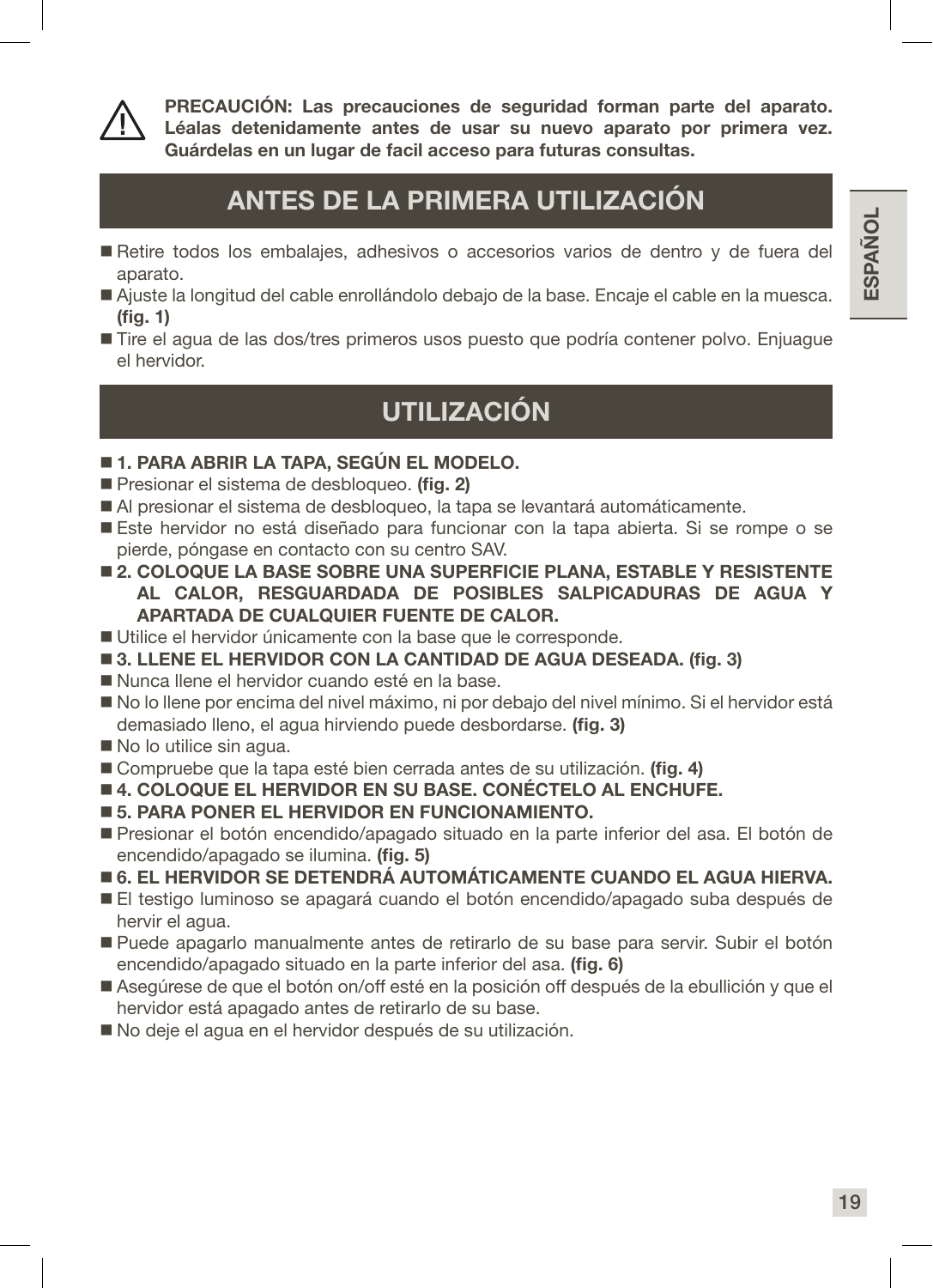### LIMPIEZA Y MANTENIMIENTO

### PARA LIMPIAR EL HERVIDOR.

- Desconéctelo.
- Déjelo enfriar y límpielo con una esponia húmeda.
- Nunca sumerja el hervidor, su base, el cable o el enchufe en agua: las conexiones eléctricas o el interruptor no deben estar en contacto con el agua.
- No utilice estropaios abrasivos.

### DESINCRUSTACIÓN

 Descalcifique periódicamente su aparato, preferentemente al menos 1 vez al mes o con mayor frecuencia si el agua tiene mucha cal.

### Para desincrustar el hervidor.

- Use vinagre blanco a 8°:
	- –Llene el hervidor con 1/2 l de vinagre,
	- –Deje actuar 1 hora en frío.
- O ácido cítrico:
	- –Deje hervir 1/2 l de agua,
	- –Añada 25 g de ácido cítrico, deje actuar 15 min.
- Un desincrustante específico para los hervidores de plástico: siga las instrucciones del fabricante.
- Vacíe el hervidor y enjuaguelo 5 o 6 veces. Repita la operación si fuera necesario.

### EN CASO DE PROBLEMAS

#### EL HERVIDOR NO PRESENTA NINGÚN DAÑO VISIBLE

- El hervidor no funciona, o se para antes de la ebullición.
	- –Compruebe que el hervidor está bien conectado.
	- –El hervidor ha funcionado sin agua, o se ha acumulado cal, provocando que se active el sistema de seguridad contra el funcionamiento en seco: deje enfriar el hervidor, llénelo de agua. Descalcifique primero el aparato si se han acumulado depósitos de cal. Póngalo en marcha con el interruptor: el hervidor empezará a funcionar de nuevo después de aproximadamente 15 minutos.
- El agua sabe a plástico:
	- –Generalmente, esto se produce cuando el hervidor es nuevo, tire el agua de los primeros usos. Si el problema persiste, llene el hervidor al máximo, añada dos cucharaditas de bicarbonato sódico. Póngalo a hervir y tire el agua. Enjuague el hervidor.

#### SI EL HERVIDOR SE HA CAÍDO O EXISTEN FUGAS, SI EL CABLE, EL ENCHUFE O LA BASE DEL HERVIDOR ESTÁN DAÑADOS DE MANERA VISIBLE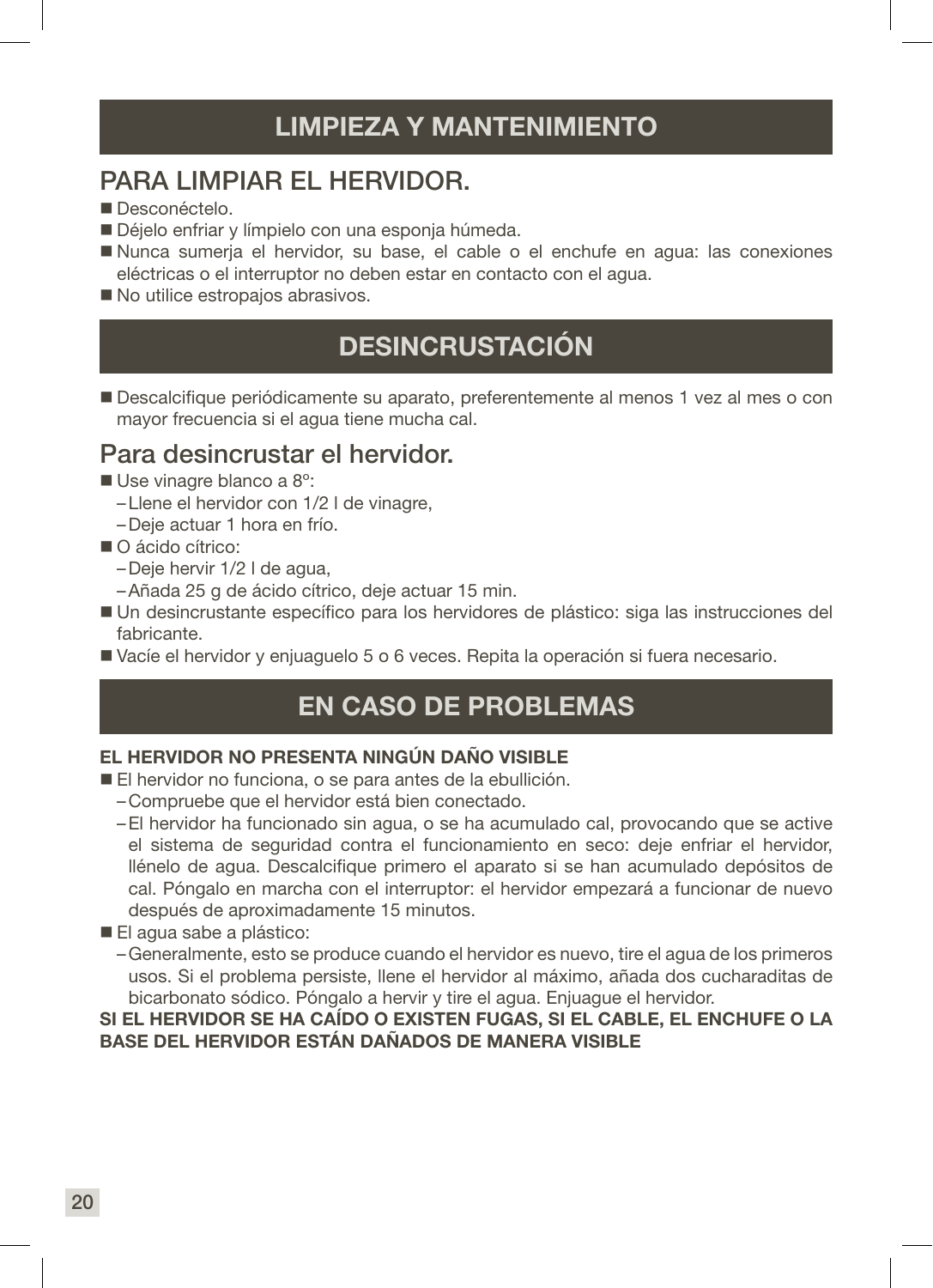- No utilice el hervidor. No debe intentar desmontar el aparato o los dispositivos de seguridad.
- Lleve el hervidor a un centro de servicio KRUPS oficial, único autorizado para realizar reparaciones. Ver condiciones de garantía y la lista de los centros en el folleto suministrado con el hervidor. El tipo y el número de serie están indicados en la base de su modelo.
	- –Esta garantía cubre únicamente los defectos de uso doméstico.
	- –Cualquier rotura o deterioro que se produjera por no cumplir las instrucciones de utilización no se incluirá en el marco de la garantía.
- Si el cable de alimentación está dañado, el fabricante, el servicio postventa o una persona con una cualificación similar deberá sustituirlo para evitar cualquier peligro.
- El fabricante se reserva el derecho de modificar en cualquier momento, en interés del consumidor, las características o componentes de sus hervidores.

### PREVENCIÓN DE LOS ACCIDENTES DOMÉSTICOS

- Para un niño, una quemadura incluso superficial puede ser muy grave. A medida que crecen, enséñelos a prestar atención a los líquidos calientes que puede haber en una cocina.
- Coloque el hervidor y el cable en la parte posterior de la superficie de trabajo, fuera del alcance de los niños.
- Si se produjera un accidente, pase la quemadura inmediatamente por agua fría y llame a un médico si fuera necesario.
- Para evitar cualquier accidente: no lleve en brazos a un niño o un bebé cuando beba o transporte una bebida caliente.

### MEDIO AMBIENTE



#### ¡¡Participe en la conservación del medio ambiente!!

- Su electrodoméstico contiene materiales recuperables y/o reciclables.
- Entréguelo al final de su vida útil, en un Centro de recolección Específico o en uno de nuestros Servicios Oficiales Post Venta donde será tratado de forma adecuada.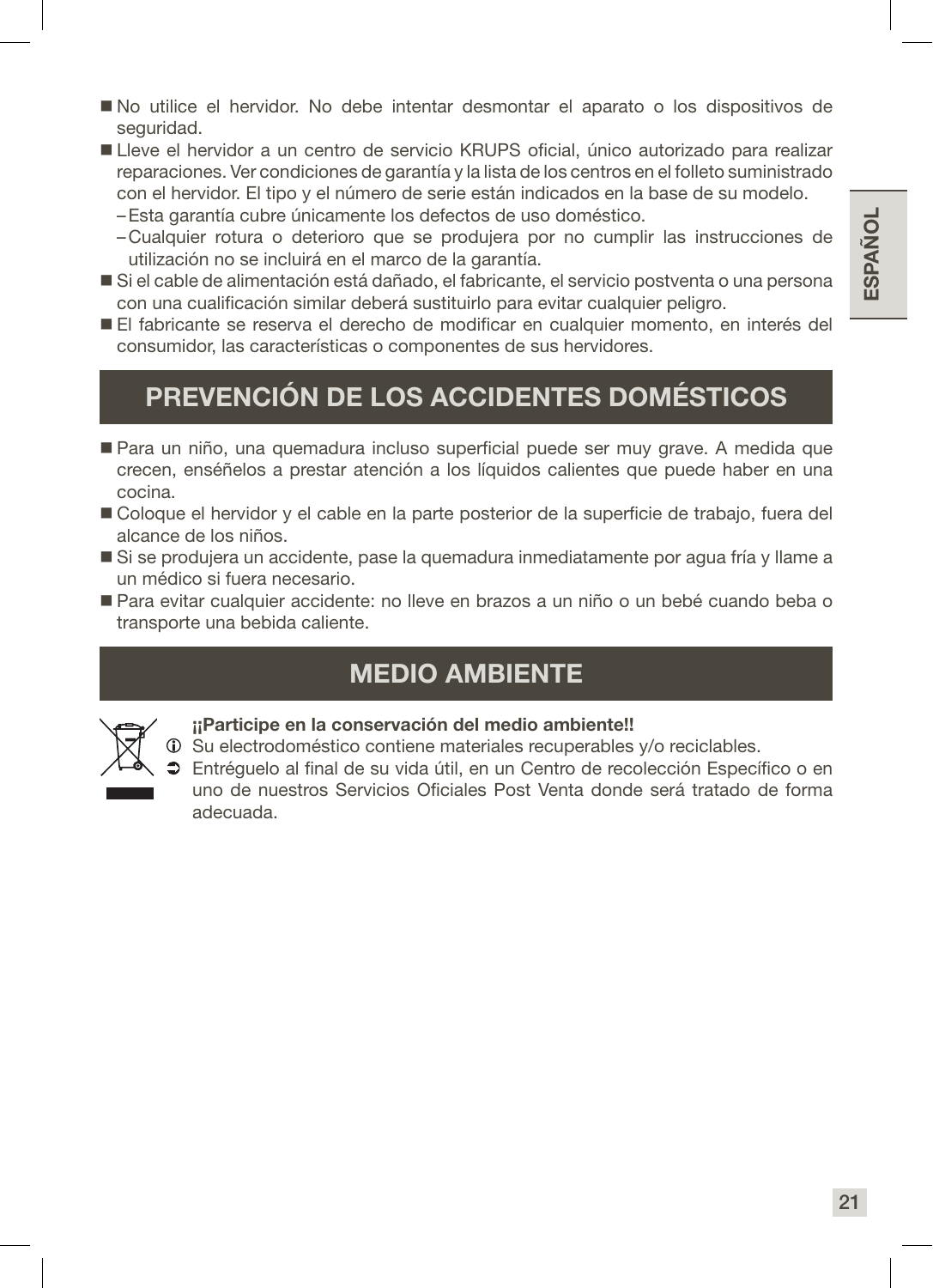### KRUPS GARANTÍA LIMITADA INTERNACIONAL

#### : www.krups.com

Este producto puede ser reparado por KRUPS durante y después del periodo de garantía. Los accesorios, consumibles y componentes reemplazables por el usuario final, en caso de estar disponibles localmente, pueden ser adquiridos tal y como se describe en la página web www.krups.com

### La garantía

Este es un producto garantizado por KRUPS (la dirección y demás datos de la compañía figuran en la lista de países de la Garantía Internacional KRUPS) contra defectos de fabricación o en los materiales durante 2 años a partir de la fecha de compra o la fecha de entrega.

La garantía internacional que KRUPS emite como fabricante es una ventaja adicional que no afecta a los derechos legales del consumidor.

La garantía internacional del fabricante cubre todos los costes de reparación del producto defectuoso, de forma que se ajuste a sus especificaciones originales, ya sea mediante su reparación o la sustitución de los componentes defectuosos y la mano de obra necesaria. A criterio de KRUPS podrá sustituir el producto defectuoso, en lugar de repararlo. La reparación o sustitución del producto es la única obligación de KRUPS y la única y exclusiva solución facilitada al cliente en virtud de la presente garantía.

### Condiciones y exclusiones

La garantía internacional KRUPS únicamente será de aplicación durante 2 años y en los países relacionados en la Lista de Países adjunta, y será válida solamente cuando vaya acompañada de una prueba de compra. Se puede llevar el producto en persona directamente a un Servicio Post-venta autorizado, o embalarlo adecuadamente y enviarlo, por correo certificado (o envío postal equivalente), a un Servicio Post-venta autorizado de KRUPS. La dirección completa de los Servicios Post-venta autorizados en cada país puede obtenerse en la página web de KRUPS (www.krups.com) o llamando al número de teléfono del país en cuestión indicado en la Lista de Países, en el que le proporcionarán la dirección de correo.

KRUPS no estará obligada a reparar o sustituir productos que no vayan acompañados de una prueba de compra válida.

Esta garantía no cubrirá los daños que puedan producirse como resultado de usos incorrectos, negligencia, inobservancia de las instrucciones de KRUPS, conexión a corrientes o voltajes distintos de los impresos en el producto, o una modificación o reparación no autorizada del producto. Tampoco cubre el uso y desgaste habitual, el mantenimiento o sustitución de consumibles, ni lo siguiente:

- la utilización de un tipo de agua o cualquier otro producto inadecuado
- la calcificación (las descalcificaciones deberán realizarse de acuerdo a las instrucciones de uso)
- –daños causados por un rayo o subidas de tensión
- –el acceso de agua, polvo o insectos dentro del producto
- –daños mecánicos, sobrecarga
- –uso profesional o comercial
- –daños o bajo rendimiento debidos a un voltaje o frecuencia equivocados
- –accidentes, incluidos incendios, inundaciones, rayos, etc.
- –daños en los materiales de vidrio o porcelana del producto